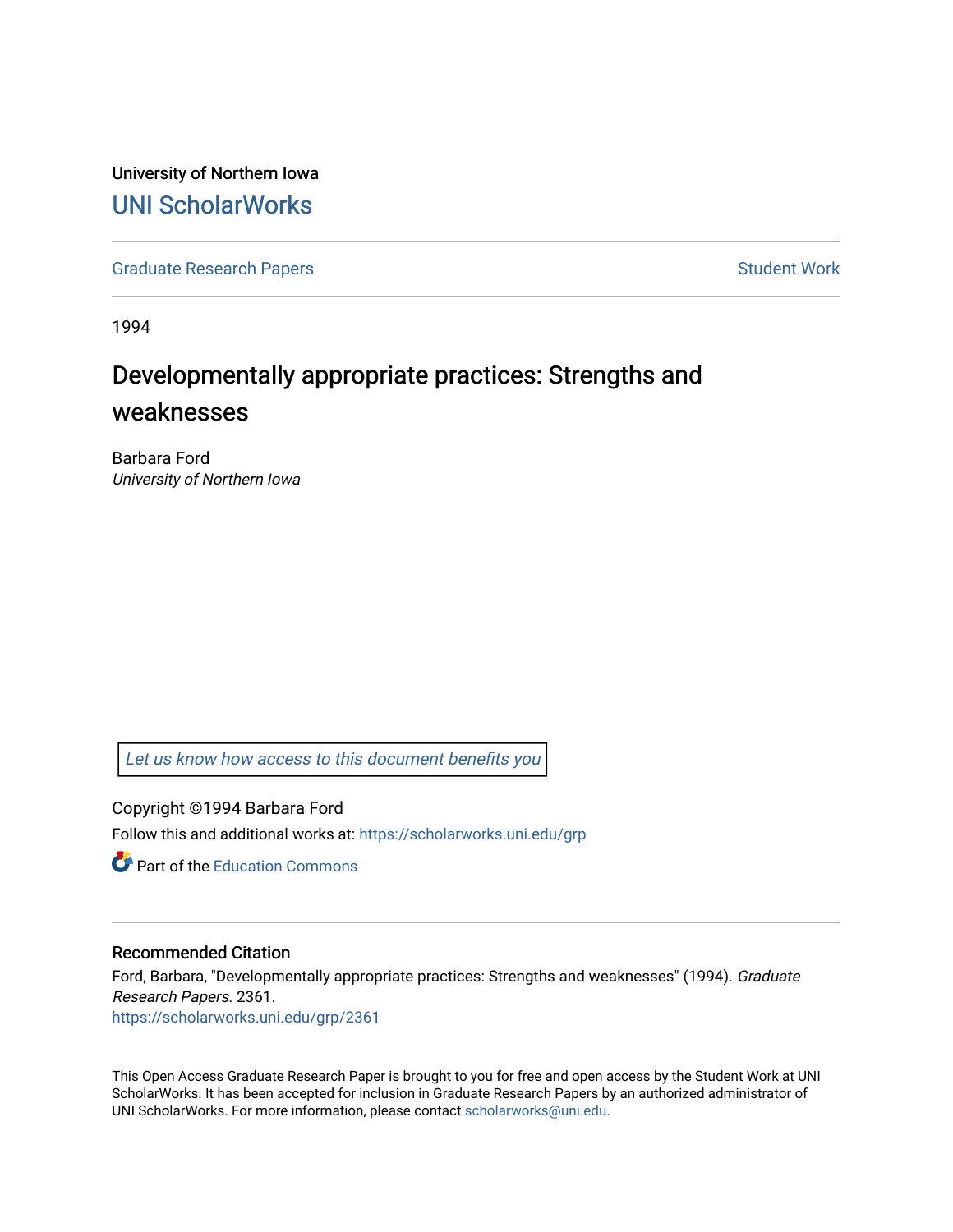# Developmentally appropriate practices: Strengths and weaknesses

# **Abstract**

This paper is a review of the literature relative to developmentally appropriate practices in early childhood education. The primary focus of this paper was to look at the strengths and weaknesses of developmentally appropriate practices in today's early childhood classroom. Developmentally appropriate practice (DAP) was described and discussed in the research as the following: age appropriate, and individually appropriate practices and curricula for early childhood students and educators (National Association for the Education of Young Children). Early childhood research and theory was discussed to determine the need for careful planning when teaching young children. The critical side of the issue dealt with realities in trying to implement the developmental model in the face of many problems. These problems include overcrowded classrooms and tight budgets. The intent of this paper was to present a balanced view of the pros and cons concerning the education of young children in a developmentally appropriate manner. This discussion focused on some of the real problems educators face in trying to do so. The conclusion of this study dealt with recommendations for finding a balance in any early childhood program, informing parents prior to implementation, and having the resources available in order to successfully plan an early childhood program that is developmental in nature.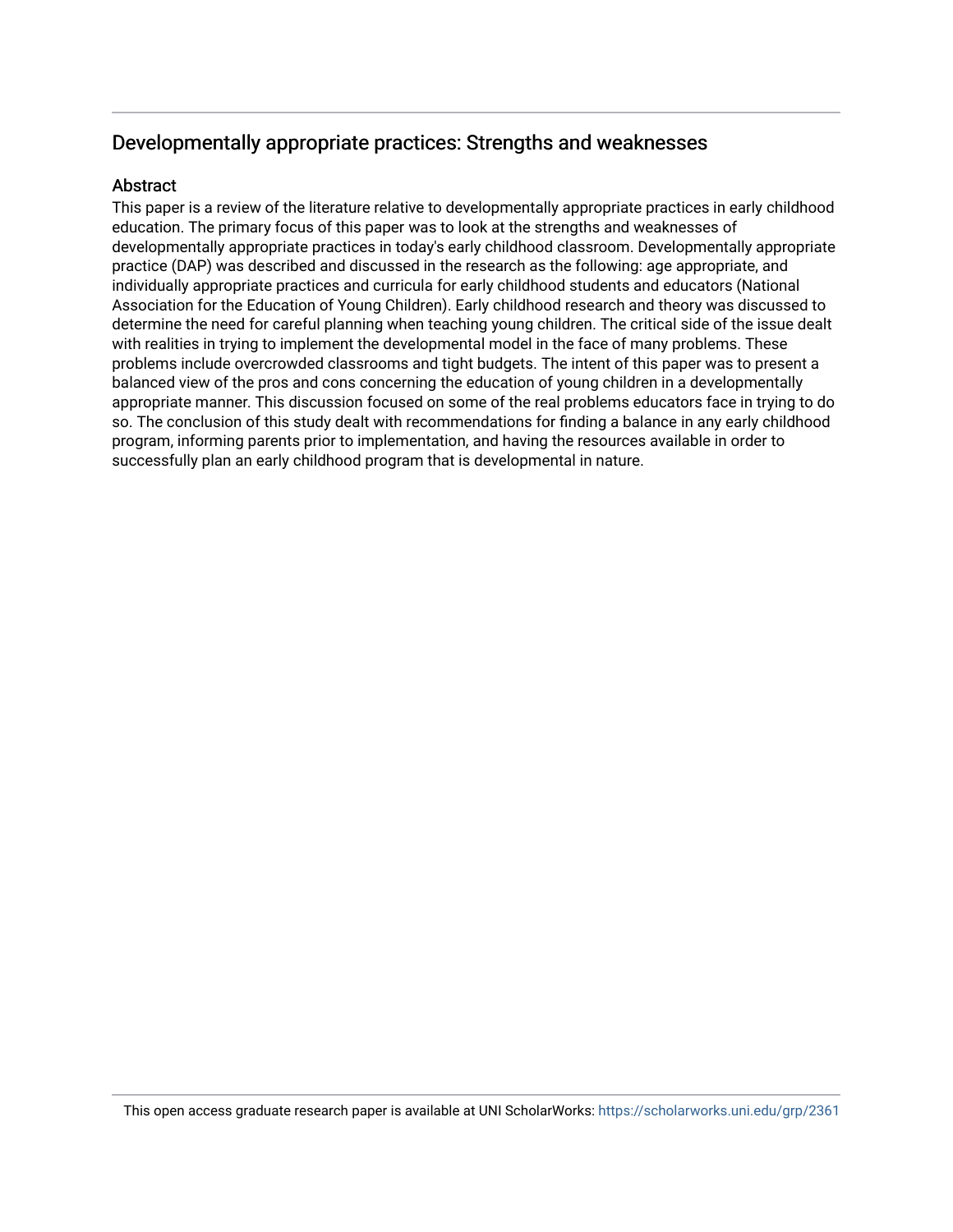# DEVELOPMENTALLY APPROPRIATE PRACTICES STRENGTHS AND WEAKNESSES

A Graduate Project Submitted to the

Department of Curriculum and Instruction In Partial Fulfillment of the Requirement for the Degree Master of Arts in Early Childhood Education UNIVERSITY OF NORTHERN IOWA

BY

Barbara Ford

November, 1994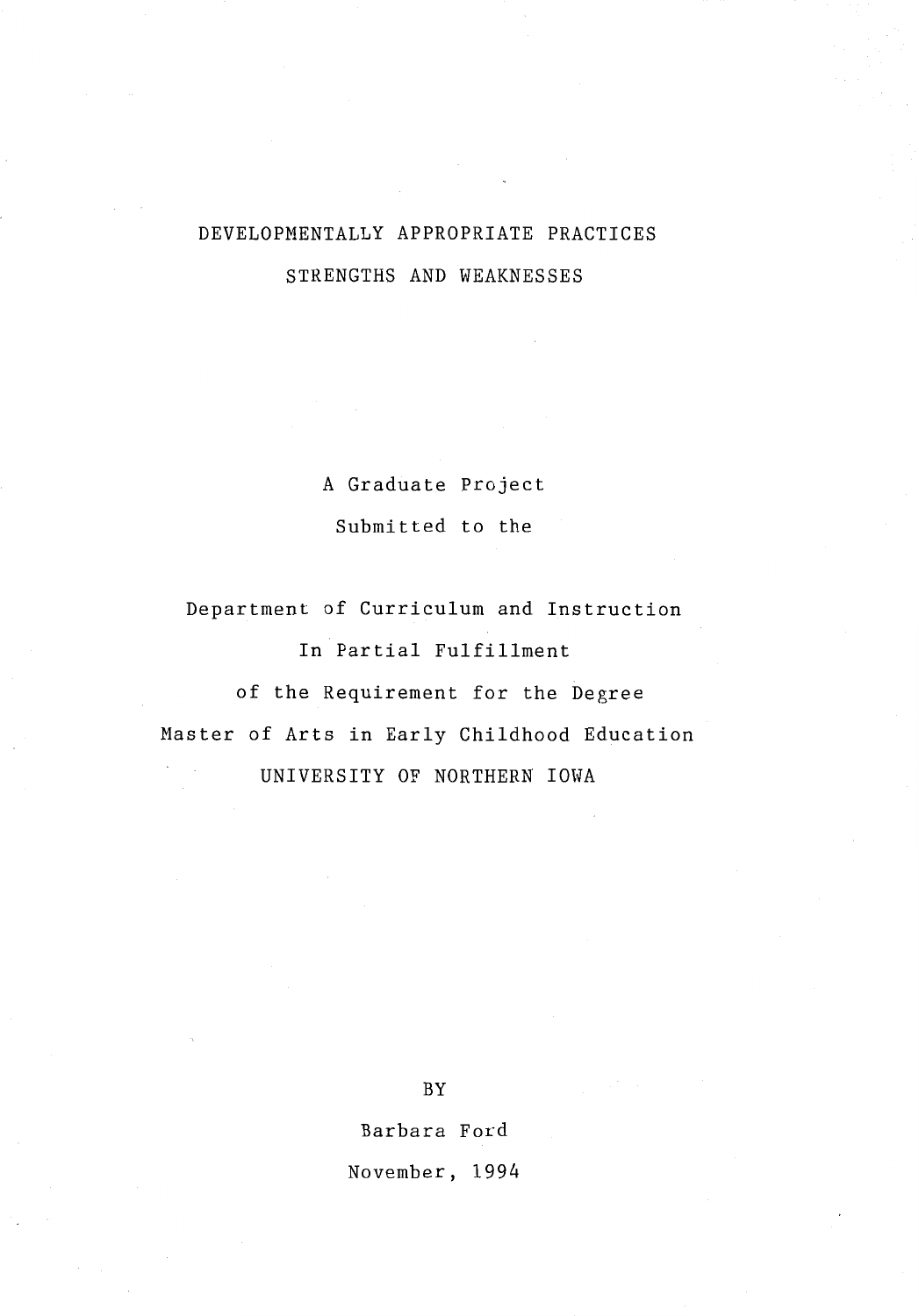This Research Paper by: Barbara Ford Titled: Developmentally Appropriate Practices: Strengths and Weaknesses

has been approved as meeting the research paper requirement for the Degree of Master of Arts (or Master of Arts in Education).

Charles R. May

<u> Nov39, 1994</u>

Graduate Faculty Reader

 $2,1994$ 

Judith M. Finkelstein

Graduate Faculty Reader

Date Approved Tead, purinent of

m and Instruction Peggy Ishler<br>
Head, pepartment<br>
Curriculum and In<br>
ii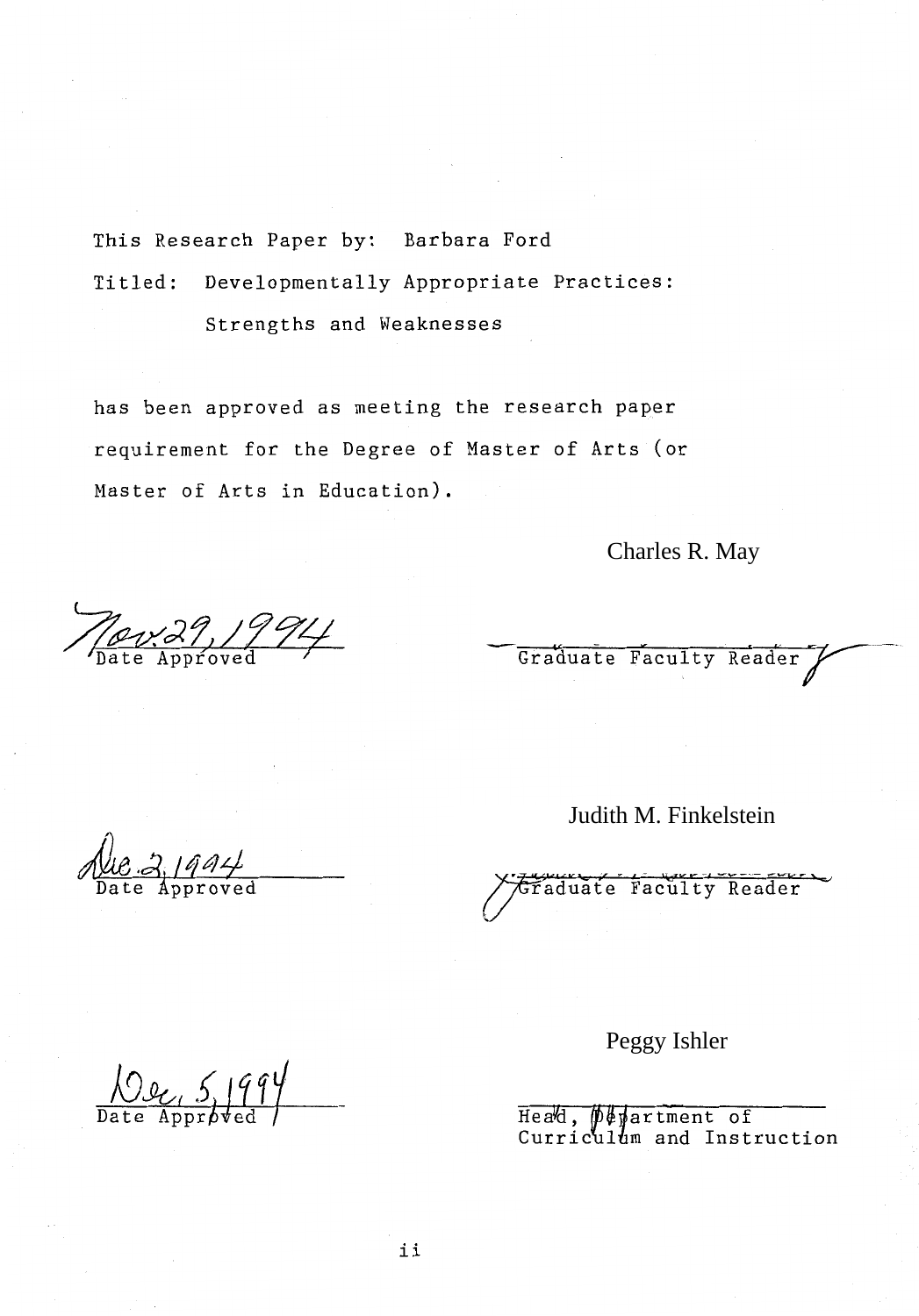## ABSTRACT

This paper is a review of the literature relative to developmentally appropriate practices in early<br>childhood education. The primary focus of this pa The primary focus of this paper was to look at the strengths and weaknesses of developmentally appropriate practices in today's early childhood classroom.

Developmentally appropriate practice (DAP) was described and discussed in the research as the following: age appropriate, and individually appropriate practices and curricula for early childhood students and educators (National Association for the Education of Young Children). Early childhood research and theory was discussed to determine the need for careful planning when teaching young children.

The critical side of the issue dealt with realities in trying to implement the developmental model in the face of many problems. These problems include overcrowded classrooms and tight budgets.

The intent of this paper was to present a balanced view of the pros and cons concerning the education of young children in a developmentally appropriate manner. This discussion focused on some of the real problems educators face in trying to do so.

The conclusion of this study dealt with recommendations for finding a balance in any early childhood program, informing parents prior to implementation, and having the resources available in order to successfully plan an early childhood program that is developmental in nature.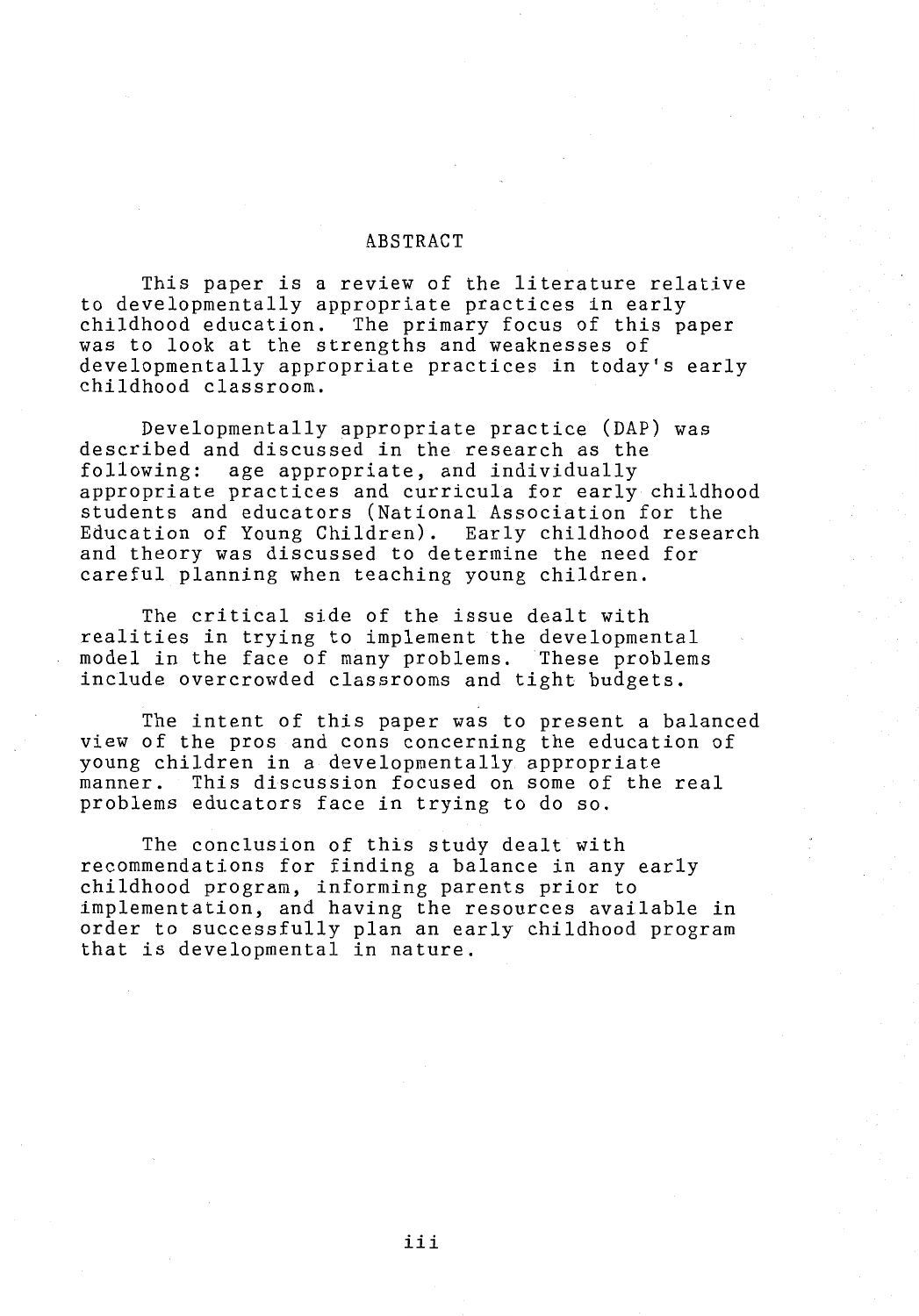# Table of Contents

| Title                                                     | Page                     |
|-----------------------------------------------------------|--------------------------|
| CHAPTER I                                                 |                          |
| INTRODUCTION                                              | 1                        |
| Purpose of the Study<br>Need for the Study<br>Definitions | 6<br>$\overline{7}$<br>8 |
| REVIEW OF THE LITERATURE                                  | 11                       |
| CHAPTER II                                                |                          |
| Arguments for the Developmental Model                     | $-11$                    |
| CHAPTER III                                               |                          |
| Criticisms of the Developmental Model                     | 19                       |
| CHAPTER IV                                                |                          |
| Analysis for Change                                       | 26                       |
| CHAPTER V                                                 |                          |
| SUMMARY, CONCLUSIONS, RECOMMENDATIONS                     | 28                       |
|                                                           | 32                       |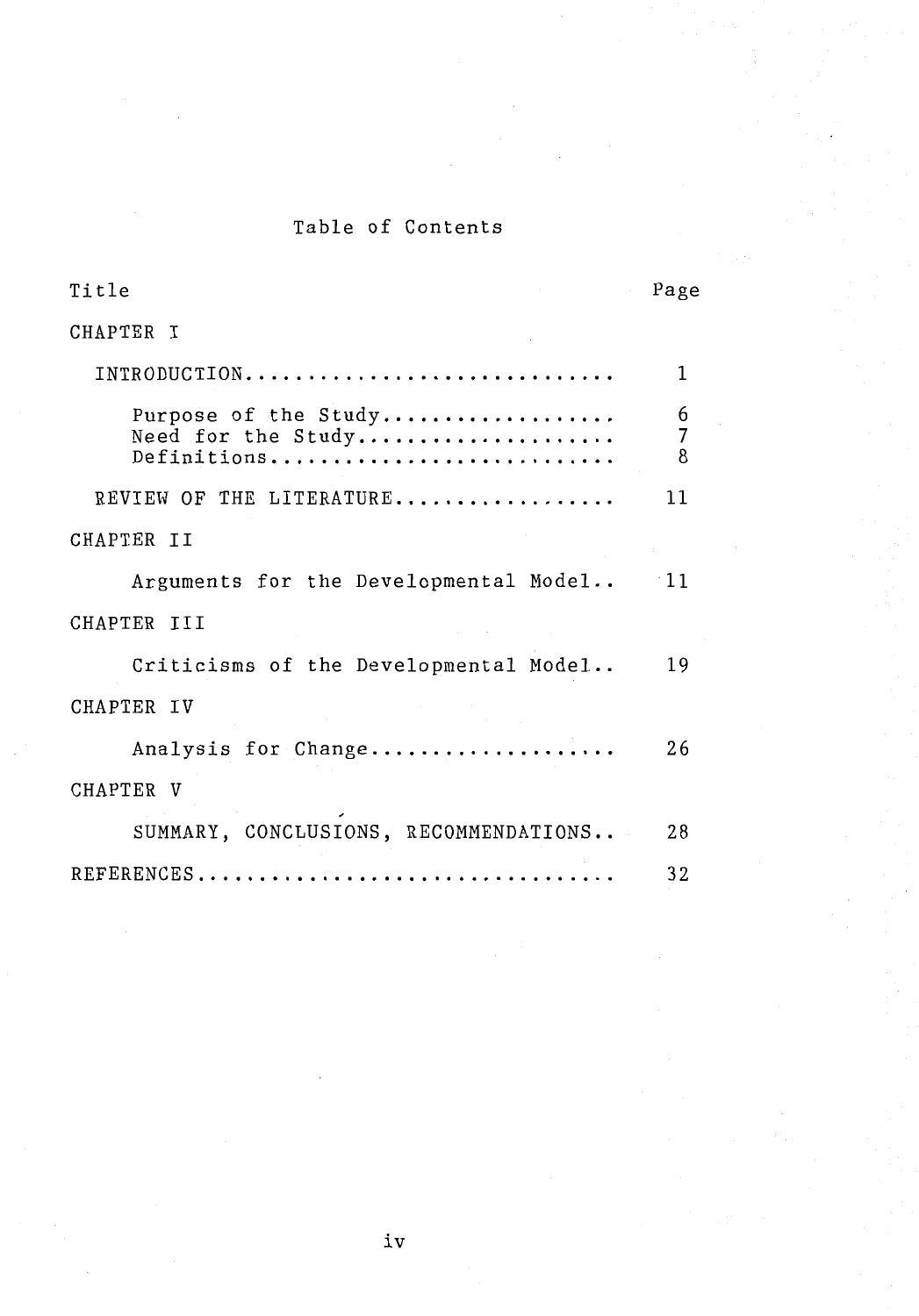#### CHAPTER I

#### INTRODUCTION

The quality of our nation's educational system has been under intense public scrutiny for many years. While much attention has been directed toward secondary and post-secondary education, the field of early childhood also must examine its practices in light of current knowledge of child development and learning because of criticisms in the literature.

In recent years, a controversial trend has emerged concerning an increased emphasis on formal instruction in academic skills in early childhood programs. This trend toward formal academic instruction for younger children is based on misconceptions about early learning (Elkind, 1986). A growing body of research has emerged recently affirming that children learn most effectively through a concrete, play-oriented approach to early childhood education (Katz, 1991). This research has changed the manner in which early, childhood programs are developed.

Early childhood programs have changed in response to social, economic, and political forces; however, these changes have not always taken into account the basic developmental needs of young children, which have remained constant. Some authors take the position that early academics is contrary to what we know about how children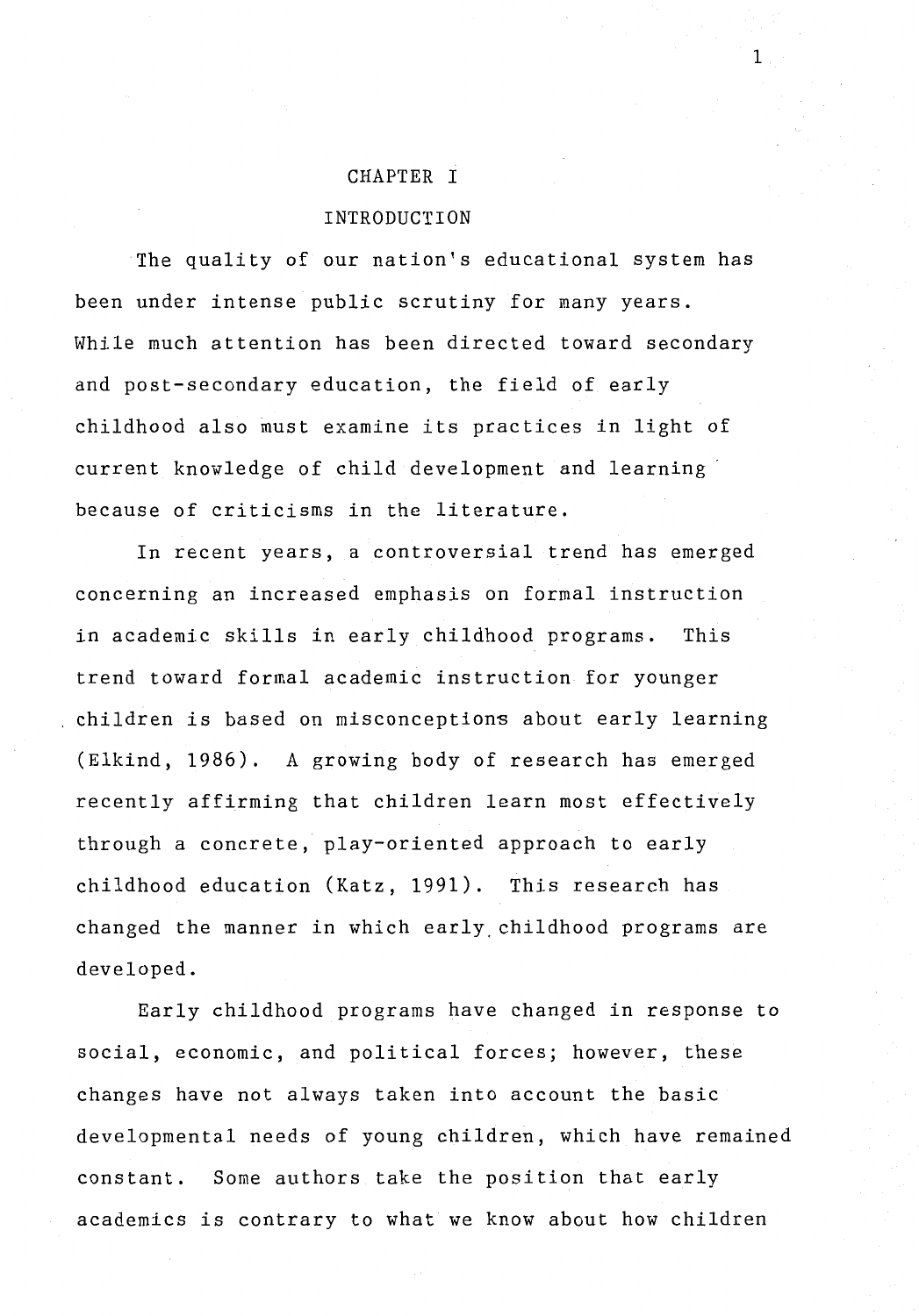learn (Elkind, 1987). Programs should be tailored to meet the needs of children, rather than expecting children to adjust to the demands of a specific program .

.. . the National Association for the Education of Young Children (NAEYC) provides the early childhood education field with the following definition of developmental appropriateness which has two dimensions: age appropriateness and individual appropriateness. (1) Age appropriateness: human development research indicates that there are universal, predictable sequences of growth and change that occur in children during the first nine years of life. These predictable changes occur in all domains of development; physical, emotional, social, and cognitive. Knowledge of typical development of children within the age span served by the program provides a framework from which teachers prepare the learning environment and plan appropriate experiences. (2) Individual appropriateness: each child is a unique person with an individual pattern and timing of growth, as well as individual personality, learning style, and family background. Both the curriculum and adult's interactions with children should be responsive to individual differences. Learning in young children is the result of interaction between the child's thoughts and experiences with<br>materials, ideas, and people. These experiences materials, ideas, and people. should match the child's developing abilities, while also challenging the child's interest and understanding (Bredekamp, 1987, p.4).

#### Historical Background

Looking at early childhood education from this perspective is not new. Even during the 1960s and 1970s when open education was a major force in education, early childhood educators embraced a similar attitude toward the education of young children. The open education movement was similar in that children moved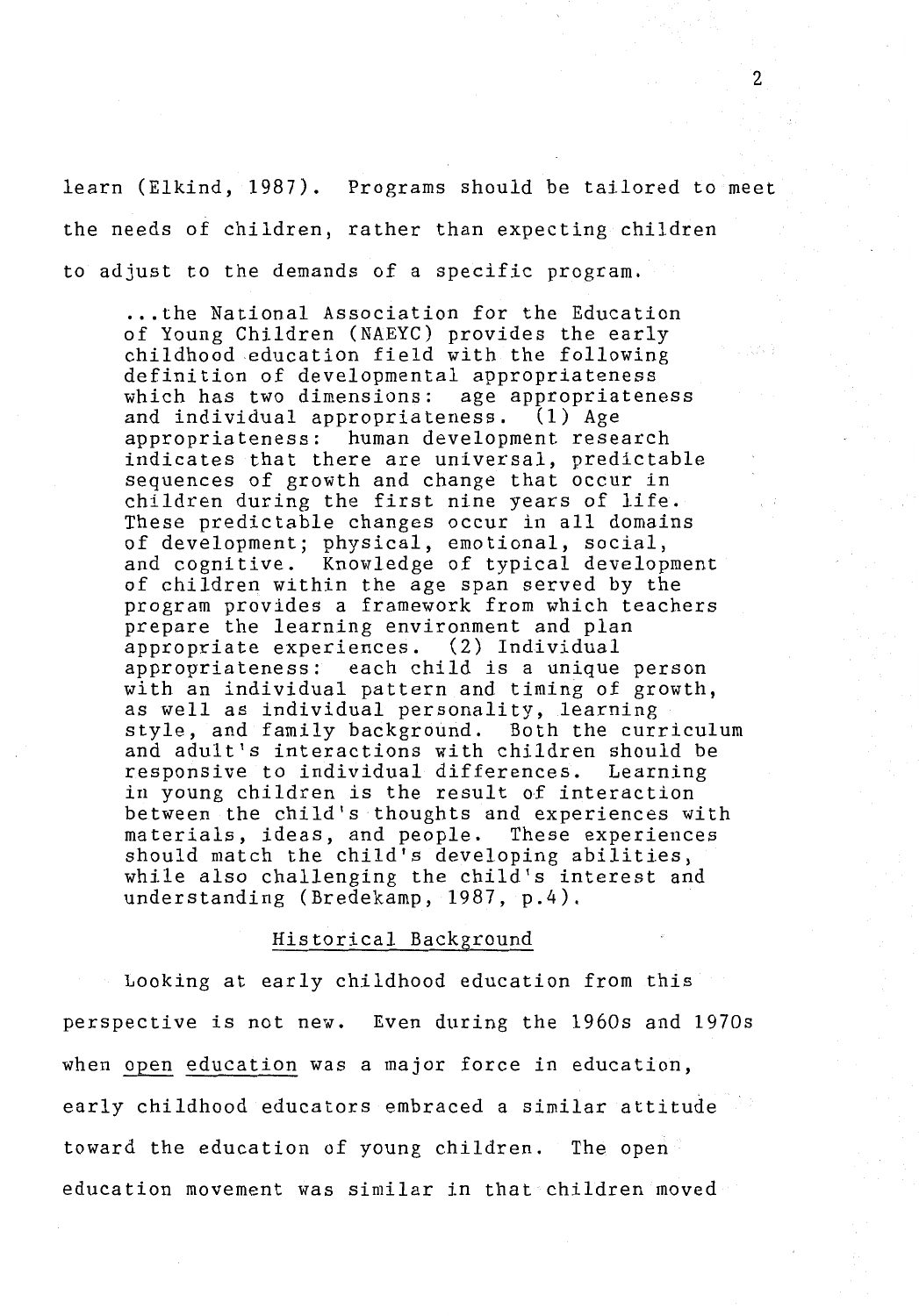at their own pace and to their own developmental level. They were not encouraged to be placed in rigid grade levels such as first grade, second grade, or other grades. The thinking was more of a primary school setting in which children moved along in their educational experience without grade-assigned guidelines (Katz, 1991). During this period of open education, many ideas and research, the type of which are used today were employed. Even then, children's play was thought to be a primary vehicle for, and indicator of, their mental growth. It was thought that play enabled children to progress along the developmental sequence from the sensorimotor intelligence of infancy to preoperational thought in the preschool years, to concrete operational thinking exhibited by primary children (Fein, 1979; Fromberg, 1986; Piaget, 1952; Sponseller, 1982).

In addition to its role in cognitive development, play in the past was also thought to serve important functions in children's physical, emotional, and social development. Also, play provided a means for children to practice newly acquired skills.

During early childhood education training and teaching of years past, the work of Piaget (1950, 1972); Montessori (1946); Erikson (1950); and other child development theorists and researchers demonstrated that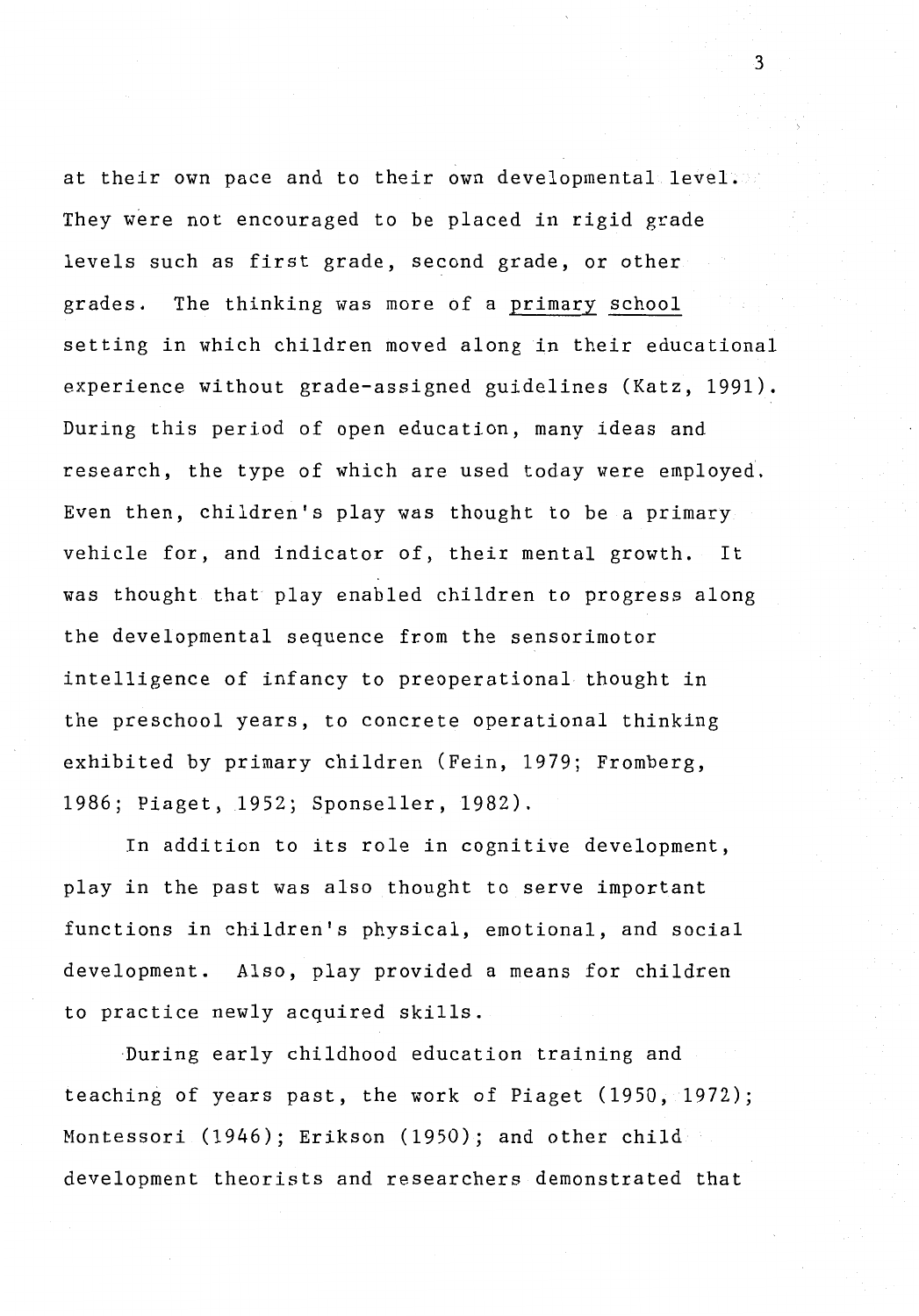children learn by doing. These prominent early childhood forces laid the groundwork for new early learning experiences of young children; however, there began to be a shift in thinking in later years. During the 1980s, particularly, a great deal of public attention was focused on the quality of our nation's educational system. In many cases, concerned adults who wanted children to succeed, applied adult education standards to the curriculum for young children and pressured early childhood programs and curriculum to demonstrate that children were really learning (Elkind, 1986). There began a shift toward readiness and academics in the early years of educating a young child.

The early childhood years became a boot camp, a prep school, a preacademic, and even an academic program in prekindergarten and kindergarten grade levels; children were trained in the ways of higher grades (Peck, 1991). There began to be a heavy reliance on worksheets, workbooks, and total class teacher-directed lessons, with short free choice play periods, and then only as a reward after their work was finished. Children were encouraged to work silently and to compete for grades. With this focus, play was not a major vehicle through which children learned (Hills, 1987).

During the 1980s young children were being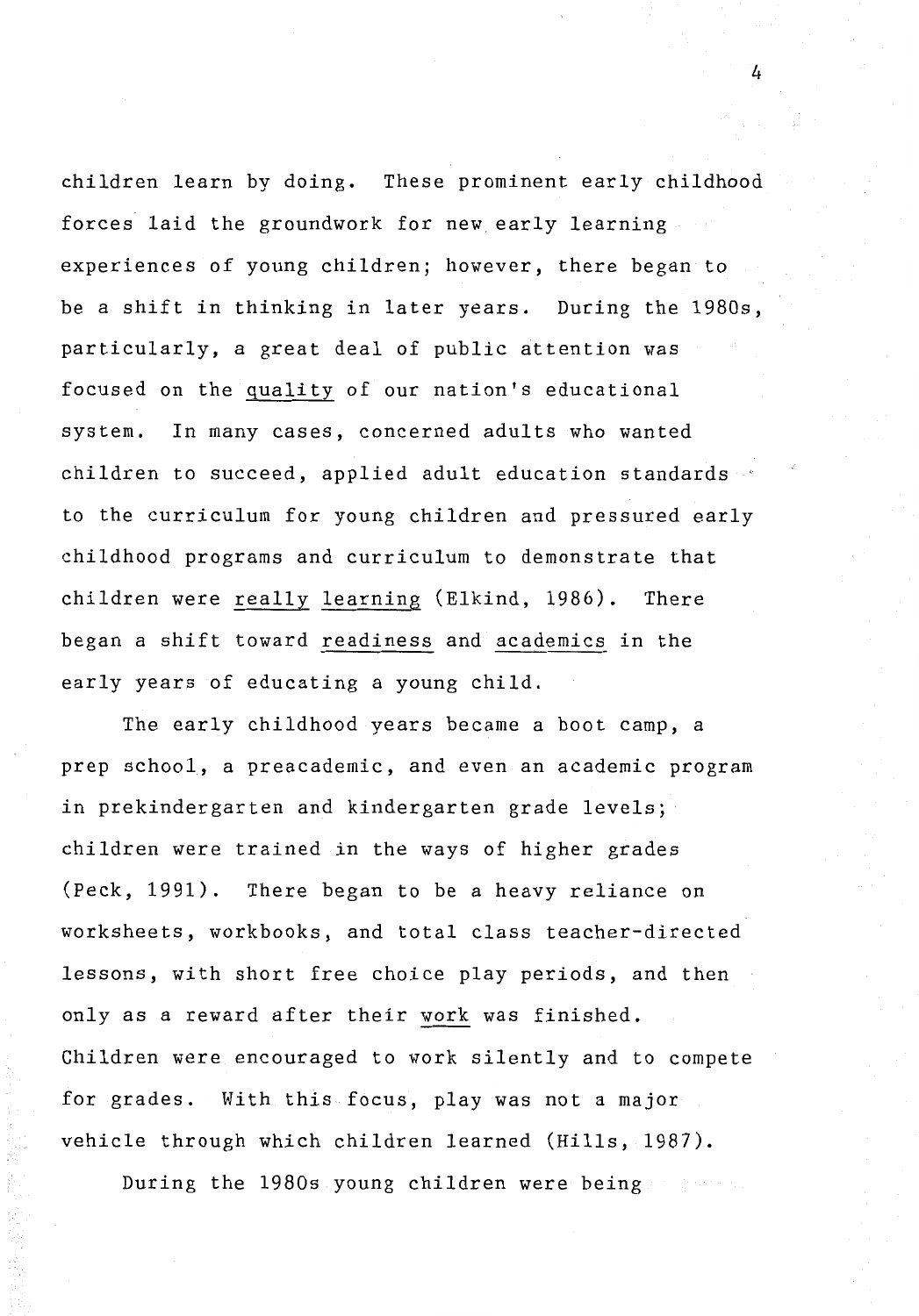subjected to accelerated standards for achievement and to improve their test scores. Consequently, teachers were under pressure from parents and administrators to alter curriculum and instruction.

Recent proposals for educational reform emphasized academic achievement and preparation for technological change. As a result, many parents and administrators began to raise achievement standards for young children. Teachers were pressured, and young children were hurried and hot-housed, or caused to acquire knowledge and skills earlier than is typical (Sigel, 1987).

The pressure for young children to achieve came from several sources. Parents applied pressure on children for various reasons:

- -- their own ambitions for achievement.
- -- their own need to help with multiple responsibilities, especially if they are single.
- -- anxiety about the highly competitive futures children face (Hills, 1987).

There began a broad change in social values. Heightened expectations for young children may have signaled a change in the nation's view of children. For example, Americans were less likely to see childhood as a unique period of development, requiring special nurturance (Winn, 1981); adult interests may have become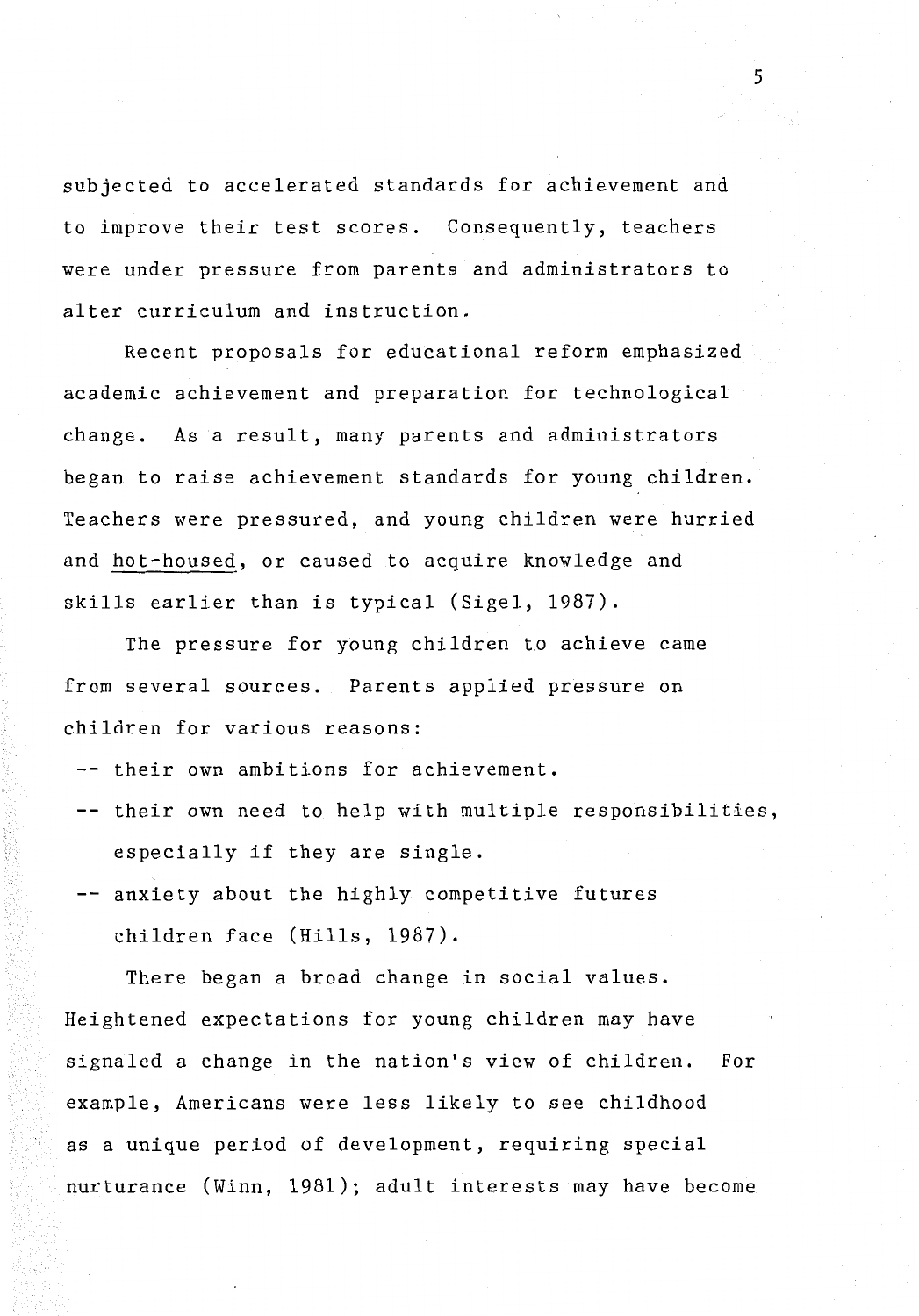paramount (Douvan, 1985).

During the late 1980s and into the early 1990s, many early childhood educators have reversed their thinking and have reverted back to play-based theoretical practices, and they pleaded their case for developmentally appropriate practices. The National Association for the Education of Young Children has played a major role in enforcing and promoting these ideals in teachers and administrators, as well as parents.

6

Many programs became developmentally appropriate to a fault (Demattias, 1990). It would appear that there is now beginning to be a reexamination of the manner in which some early childhood programs were implemented. Taking into consideration the basic premises of a developmentally appropriate program, many critics do accept the theoretical background (Demattias, 1990). There is, however, some discussion among educators of young children relative to a balance in programming and an excess of extremes in the developmental model. Today, there seems to be a swing of the pendulum for change again.

#### Statement of Purpose

The purpose of this study is to analyze the literature that describes practices of a developmentally appropriate early childhood program. The major focus of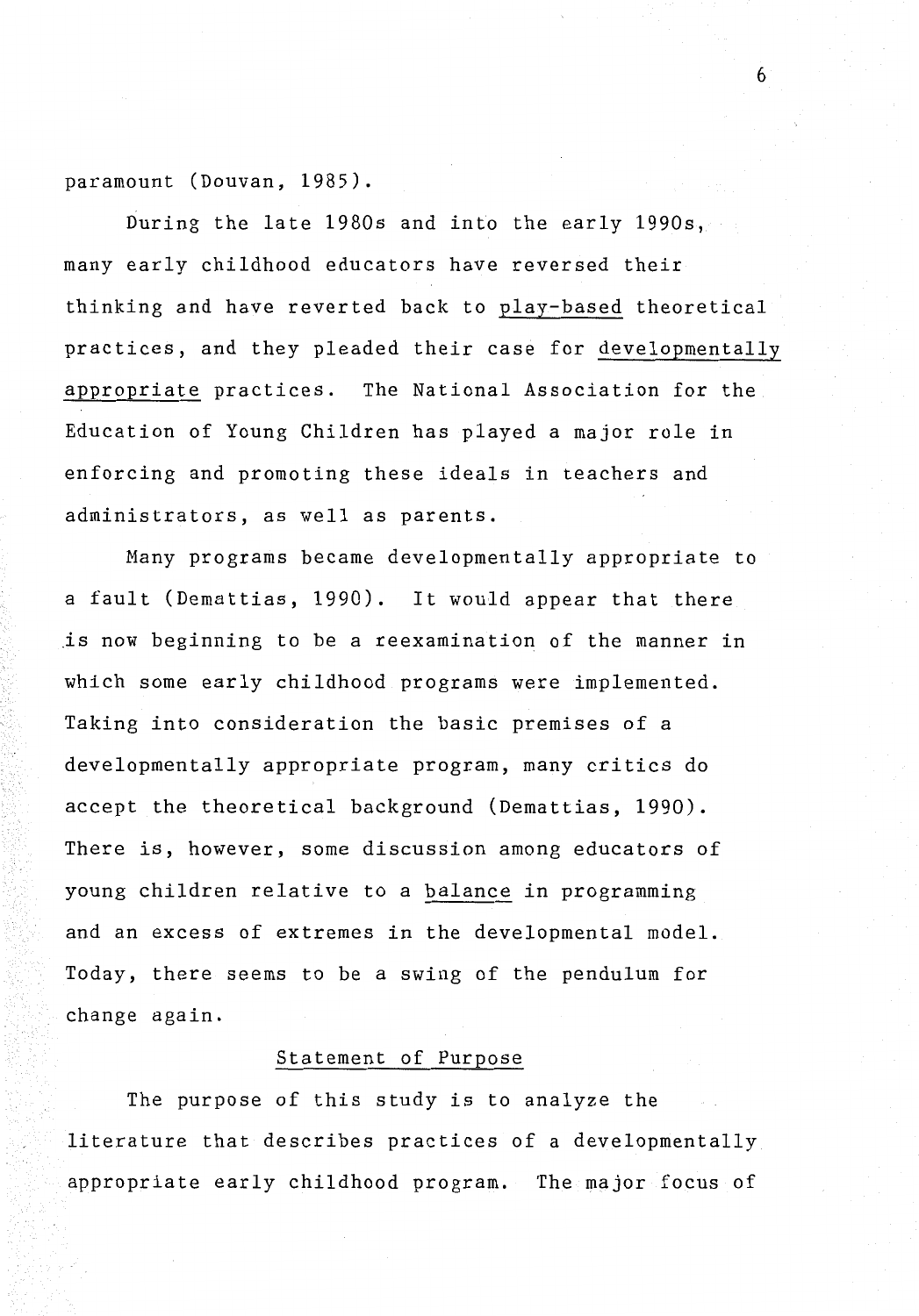this study, however, will be to emphasize strengths and weaknesses of the developmental model. To achieve this purpose, the following questions will be addressed:

1. What is the support for developmentally appropriate programming?

2. What are the criticisms against developmentally appropriate programming in recent literature?

#### Need for the Study

There has been a renewed interest in the past five years concerning developmentally appropriate education. Many teachers, administrators, and some parents are asking questions, and reevaluating the basic premises of early childhood education.

Many criticisms stem from the original concerns when the developmental model was promoted and implemented in many classrooms across the country. Much of what works, according to this model, is only feasible under ideal conditions such as small class size and an abundance of adult assistance and supervision. Unfortunately, the majority of early childhood classrooms, prekindergarten through third grade, are not ideal settings, instead these classrooms contain large numbers of students and a poor student/teacher ratio. Because of these concerns, there needs to be an examination of the highly academic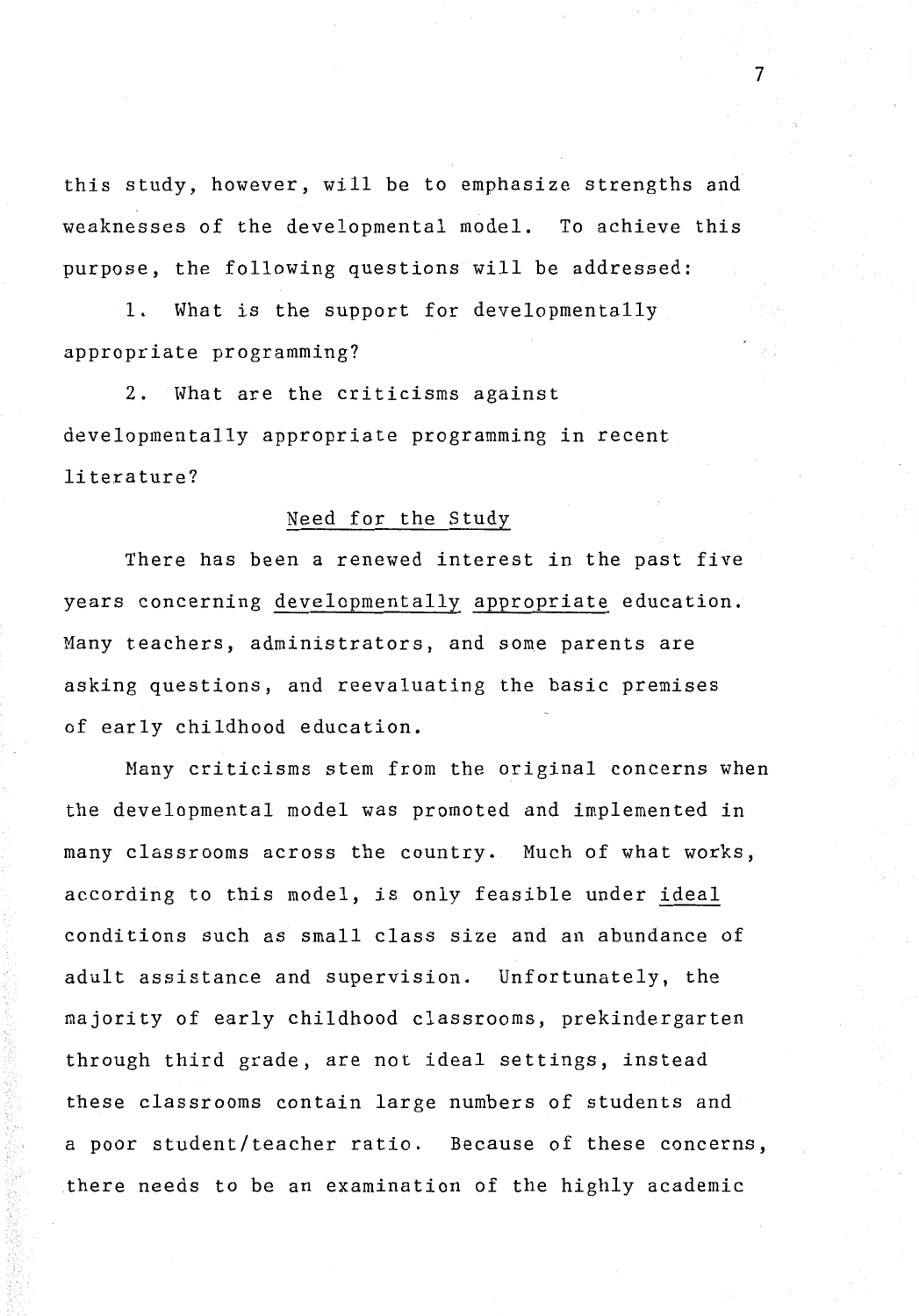model and the developmentally appropriate model.

# Limitations of the Study

There are many resources available to educators in researching early childhood education, and developmentally appropriate practices. Finding a large volume of critical literature is not as plentiful, simply because critical questions have only recently been raised. Much of the critical issues that are being brought forth in dealing with DAP (Developmentally Appropriate Practice), are the same issues that have been argued for years, such as large class size and limited staff.

It may not be a popular position to take in education today, being critical of the developmental model; as'such, the literature has just begun to trickle into our educational domain.

Most of what was found concerning the developmentally appropriate approach dealt with ideal conditions versus the real world of teaching today. It is from this perspective that this topic will be discussed.

# Definition of Terms

Terms used in this study will be defined to mean the following:

Child centered - An environment where the learner is the center of the curriculum planning and the teacher acts as a guide or facilitator.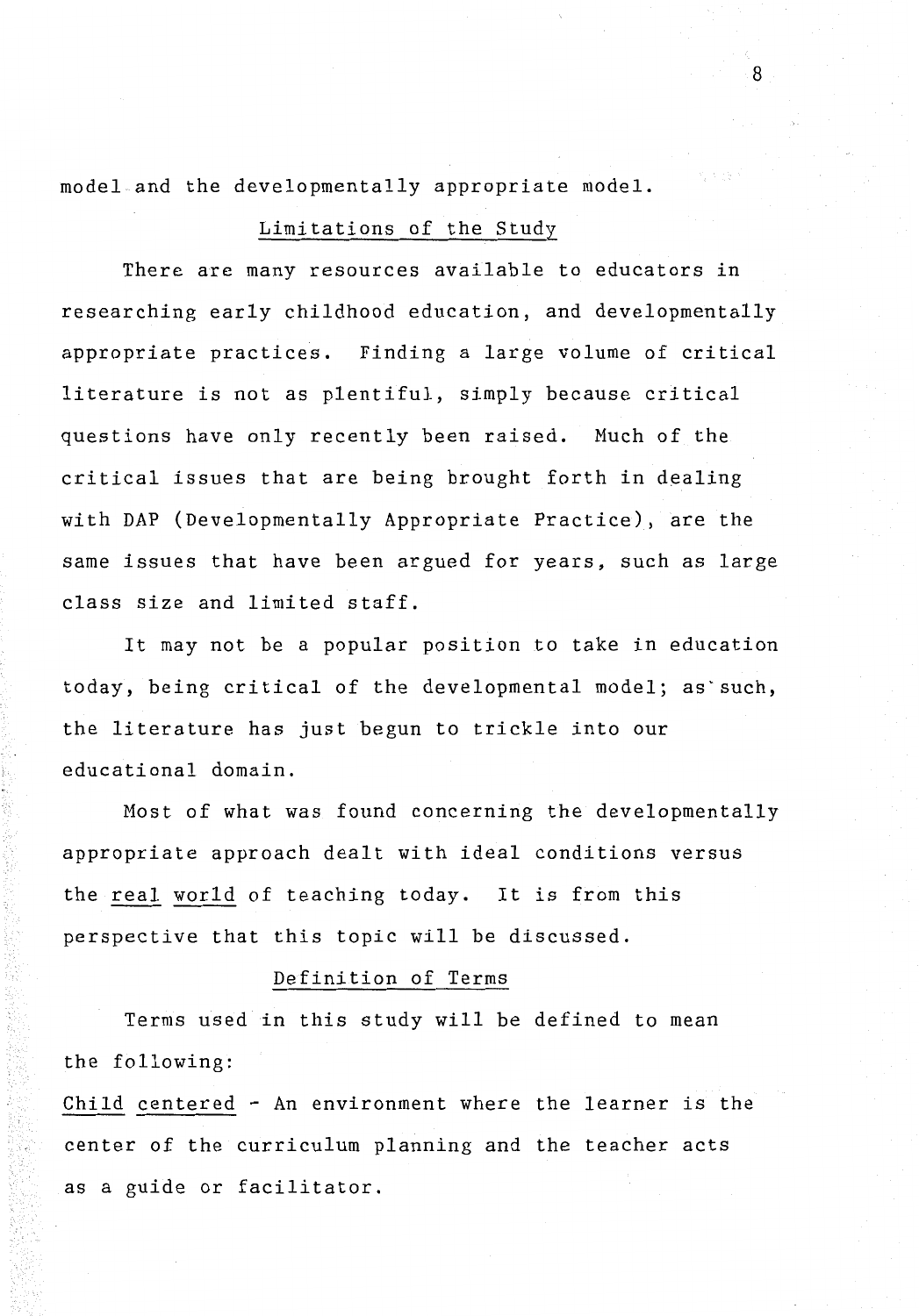Concrete Operational Thinking - Children begin to think "logically'', as described by Piaget. They learn to organize their knowledge, classify objects, and do thought problems  $(7 - 11$  years).

DAP - Developmentally Appropriate Practices Developmental Appropriateness - (Age appropriateness), predictable changes in all domains of knowledge physical, emotional, social, and cognitive. (Individual appropriateness) - each child as a unique person with an individual pattern and timing of growth. These are the two dimensions of developmental appropriateness.

Experiential - The practice of learning through hands-on experiences of real life. Experience learning by doing. Discovery Learning - Learning by experience through concrete, real objects, as well as the freedom to break new ground by self-directed learning.

Facilitator - The teacher acts as an enabler of learning, guiding the student, and allowing a freedom of self-discovery.

Hot-Housed - Causing children to acquire knowledge and skills earlier than is typical.

Integrated Learning - Learning in a manner that combines a variety of subject areas, such as math, science, and language arts.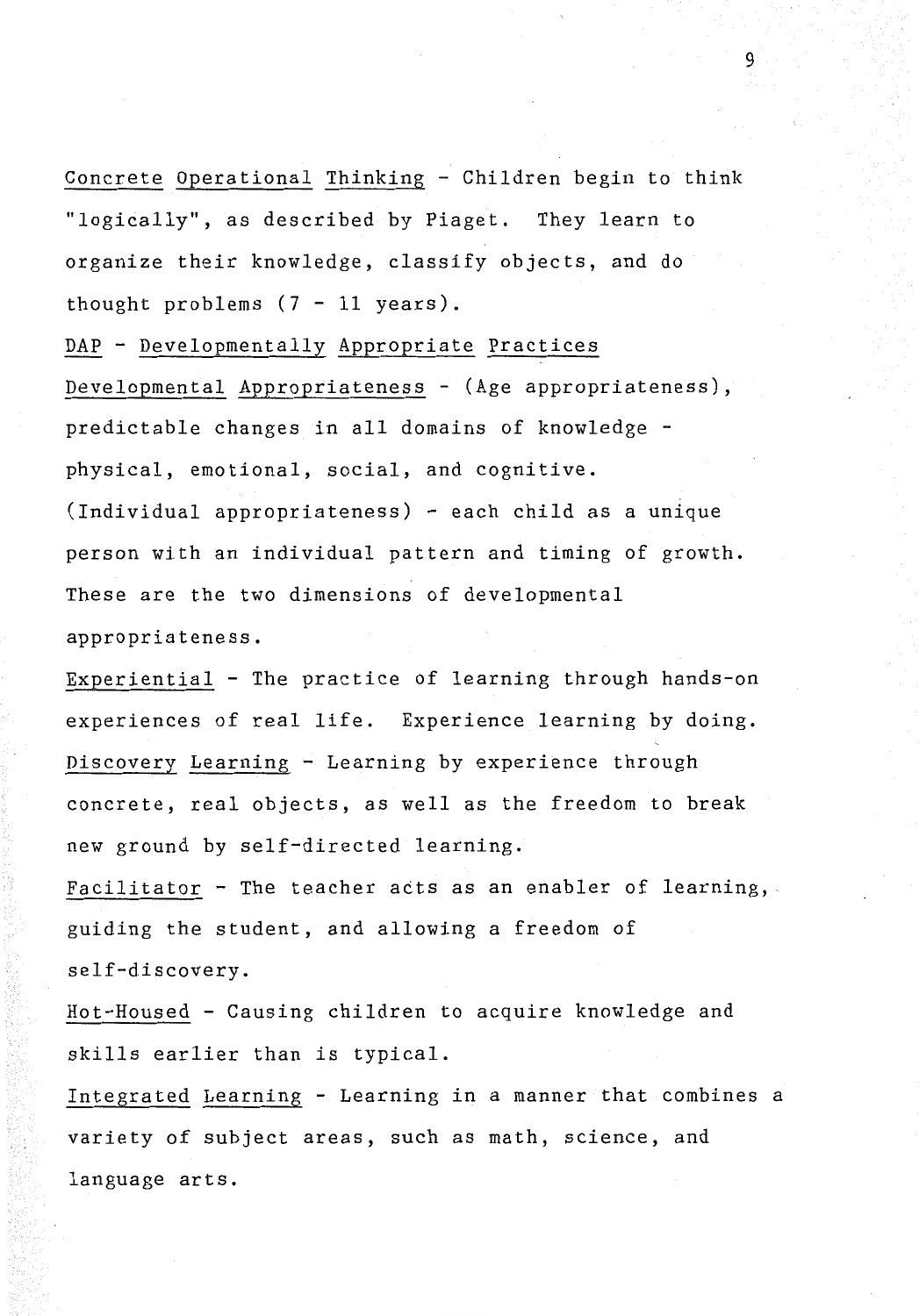Multi-Age Grouping - The practice of placing students of varied age ranges in one classroom.

NAEYC - (National Association for the Education of Young Children). The nation's largest organization of early childhood educators.

Play-Based Theory - The theory that children expand their understanding of themselves, and the world around them through play.

Pre-Operational - Piaget describes this stage as the time children develop basic language, as well as beginning writing and drawing abilities. Children at this stage are still in need of hands-on, tactile objects in order to internalize many concepts  $(2 - 7)$ years).

Reading Readiness - The theory that there is the existence of a set of skills that is a necessary prerequisite to formal reading instruction. Retention - The practice of holding students back in a specific grade level and not letting them proceed as normal. Holding a prekindergarten student out for an additional year.

Sensory-Motor Intelligence - According to Piaget, children obtain a basic knowledge of objects tactically through their senses  $(0 - 2 \text{ years}).$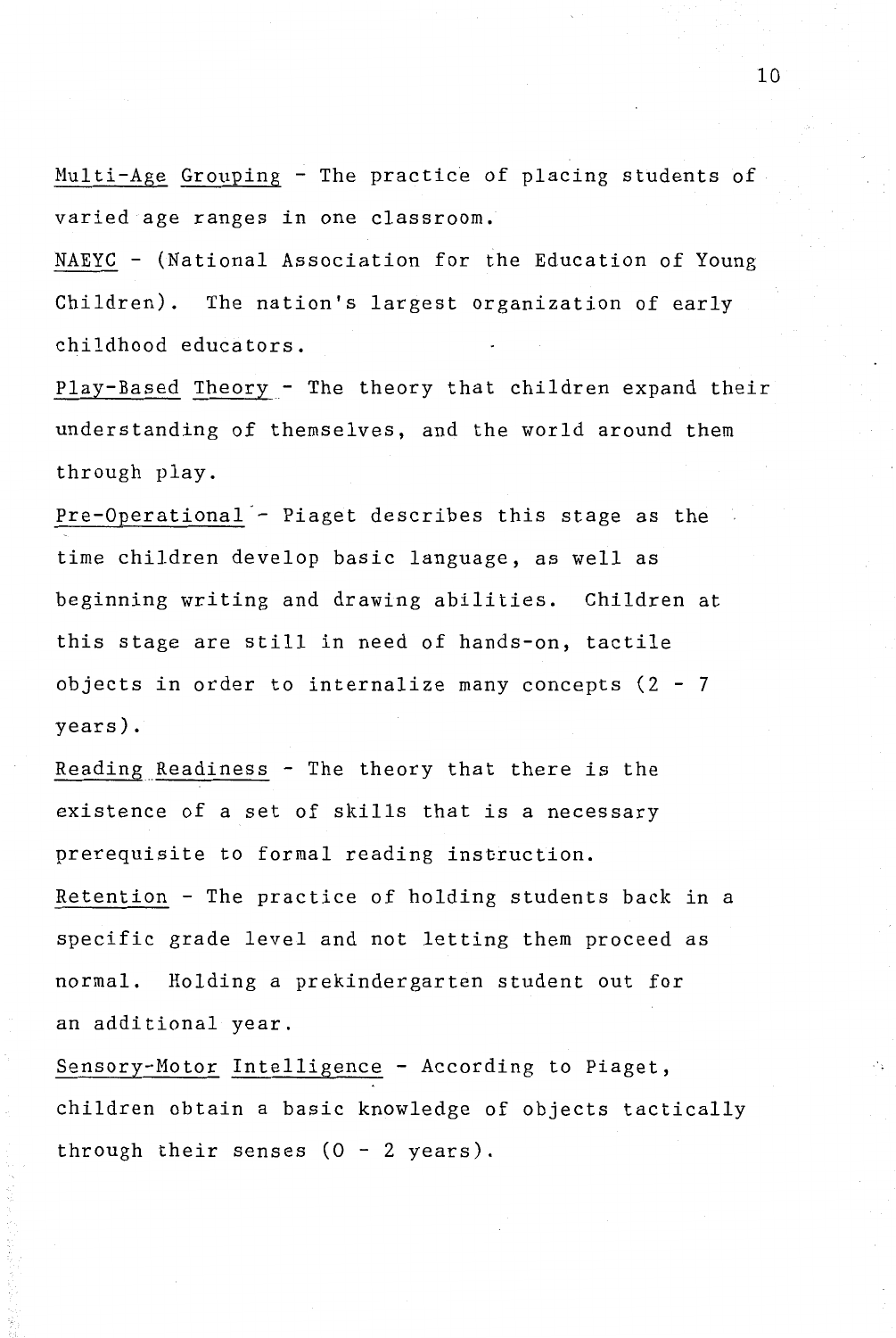### CHAPTER II

### REVIEW OF THE LITERATURE

#### Arguments for the Developmental Model

The National Association for the Education of Young Children (NAEYC) defines early childhood as the years from birth through age eight. NAEYC believes that an index of the quality of primary education is the extent to which the curriculum and instructional methods are developmentally appropriate for children five through eight years of age.

There are some specific guidelines to which the developmental model adheres. The curriculum is planned to be appropriate for the age span of the children within the group and is implemented with attention to the different needs, interests, and developmental levels of those individual children. Developmentally appropriate curriculum provides for all areas of a child's development: physical, emotional, social, and cognitive through an integrated approach.

Realistic curriculum goals for children should address all of these areas in age appropriate ways, according to this model. It describes children's learning as something that does not occur in narrowly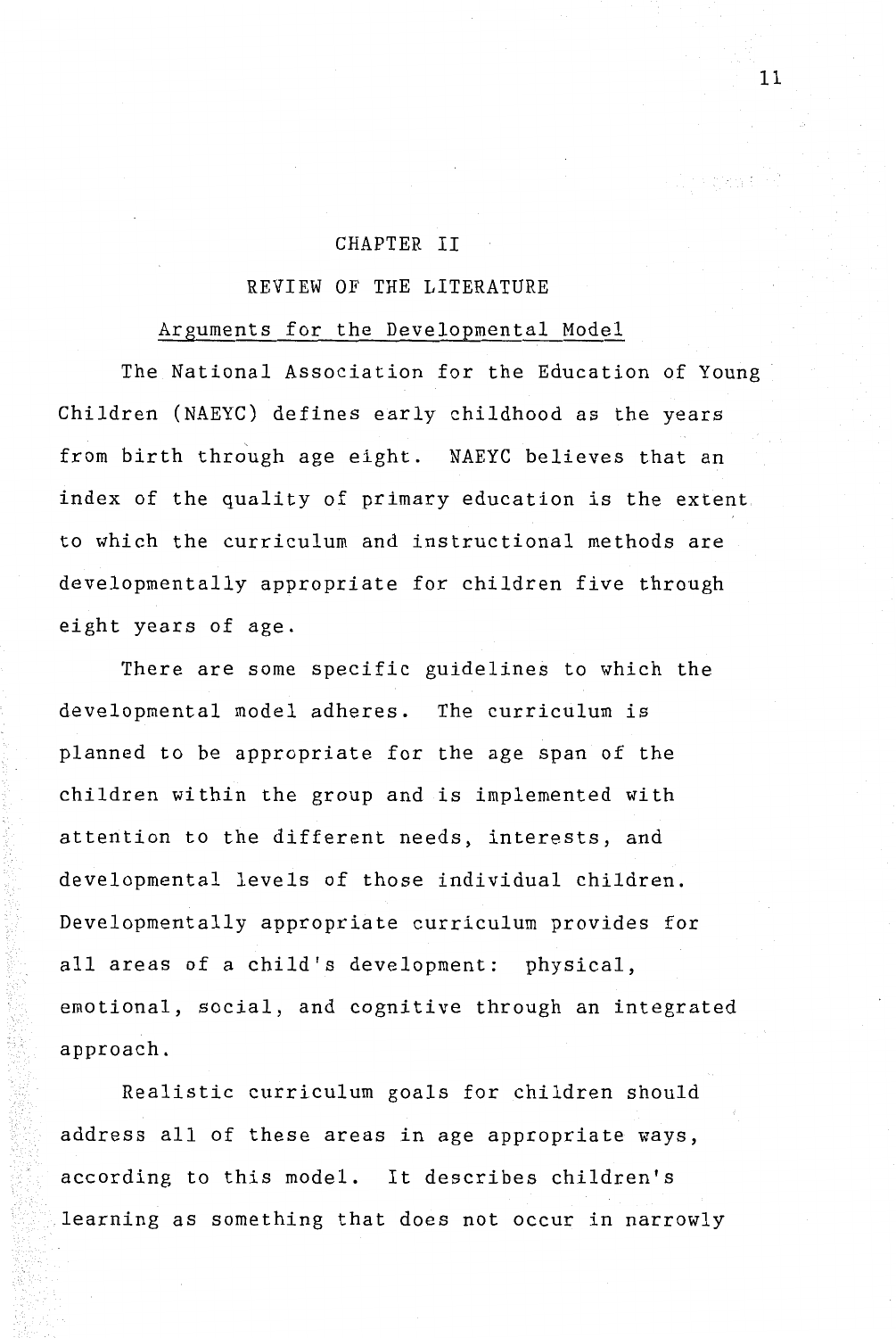defined subject areas, but as developmental and integrated learning.

Another aspect of the model is that appropriate curriculum planning is based on teacher's observations and recordings of each child's special interests and developmental progress. Realistic curriculum goals and plans are based on regular assessment of individual needs, strengths, and interests. Curriculum is based on both age-appropriate and individually appropriate information. This model also stresses that curriculum planning emphasizes learning as an interactive process. Teachers prepare the environment for children to learn through active exploration and interaction with adults, other children, and materials (Biber, 1984; Fromberg, 1986; Ramii, 1985).

Interacting with materials and people results in learning. Finished products or correct solutions that conform to adult standards are not encouraged as accurate criteria for judging whether learning has occurred. Play is a major component in this model. "During play, children feel successful when they engage in a task they have defined for themselves, such as finding their way through an obstacle course or pouring water in and out of various containers" (Bredekamp, 1987, p.4).

The learning activities and materials should be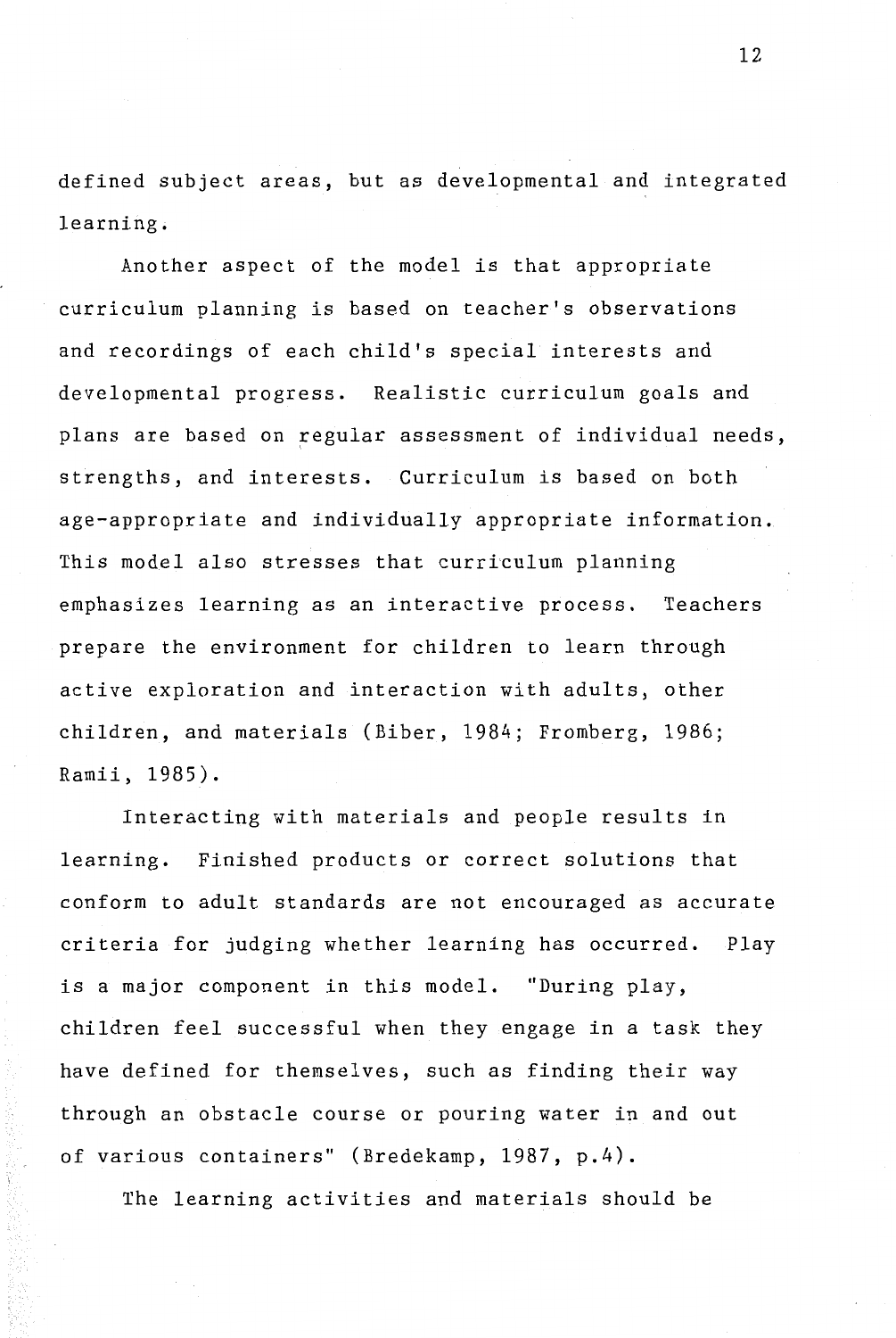concrete, real, and relevant to the lives of young children.

"Children need years of play with real objects and events before they are able to understand the meaning of symbols such as letters and numbers. Learning takes place as young children touch, manipulate, and experiment with things and interact with people" (Erickson, 1963, p.7).

Using the developmentally appropriate model, the use of workbooks, worksheets, coloring books, and adult-made models of art for children to copy are not thought to be appropriate for young children, especially those younger than six. Basic learning materials and activities for appropriate curriculum include sand, water, clay, and accessories to use with them including the following: hollow table and unit blocks, many types of games, manipulative toys, dramatic play props, housekeeping areas, pleasing books and recordings, supplies of paper, water-based paints and markers, and other materials for creative expression; other activities and equipment include large muscle equipment, field trips, and classroom responsibilities such as helping with routines and problem-solving opportunities with other children and adults.

Early childhood programs that are developmentally appropriate should also allow for a wider range of developmental interests and abilities than the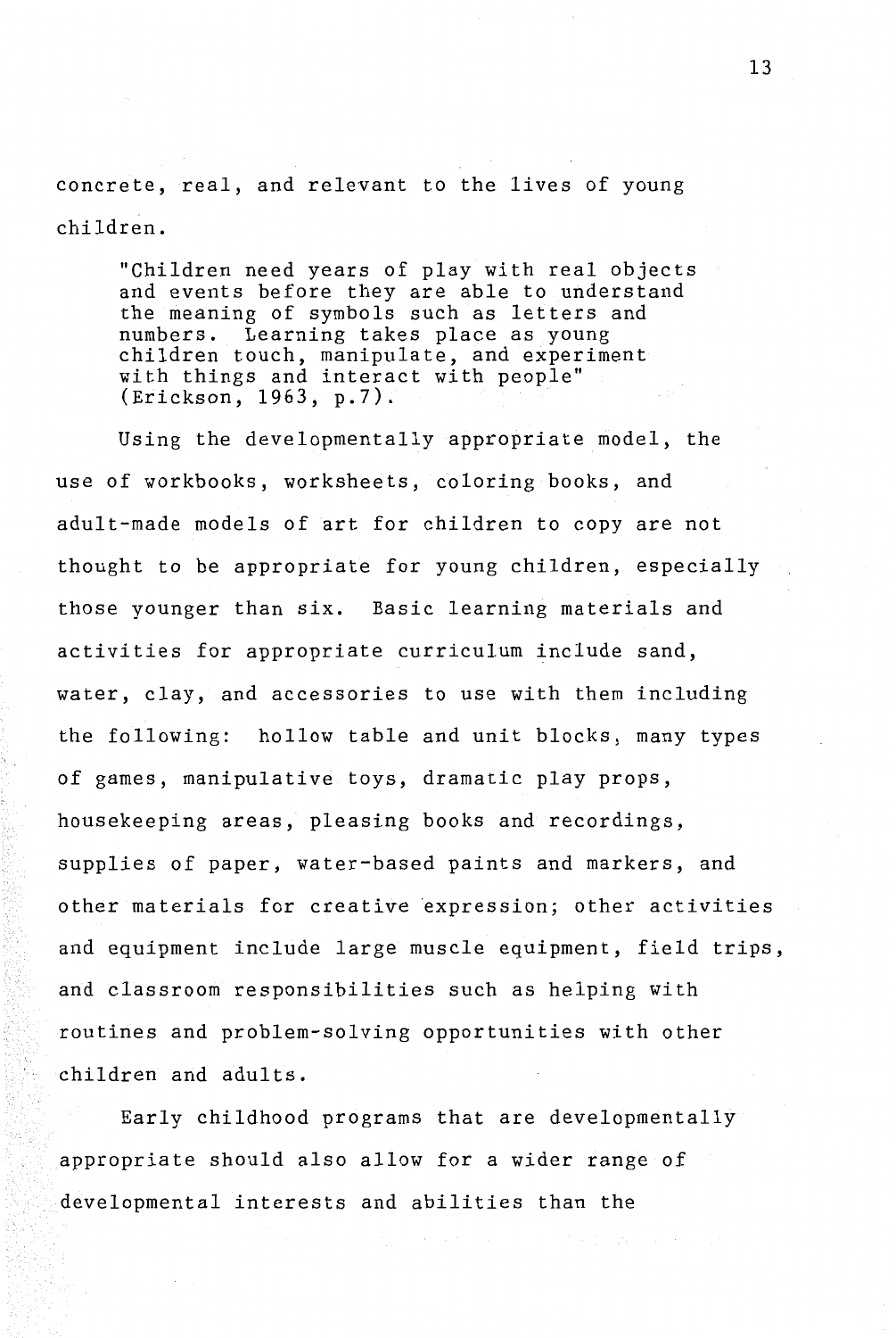chronological age range of the group. "The teacher should be prepared to meet the needs of children who exhibit unusual interests and skills outside the normal developmental range" (Kitano, 1982, p.16).

The teacher should also try to increase the difficulty of the activities, to challenge the children as they develop understanding and skills. Teachers need to listen, observe, and interpret children's behavior; also, asking questions, making suggestions, and adding more complexity and new ideas are important to the success of this model. The environment is truly child-centered, and the adult is somewhat of a guide or facilitator (Elkind, 1986, p.37).

The National Association for the Education of Young Children's Position Statement on School Readiness points out that contrary to what is commonly assumed, there are no tests by which to determine reliably whether a child is ready to begin school. Therefore, the only legally and ethically defensible criterion for determining school entry is whether the child has reached the legal chronological age of school entry. Some schools and districts are experimenting with mixed-age groupings as a way of reducing grade retention rates, and encouraging children to help each other in all areas of learning.

The developmentally appropriate classroom appears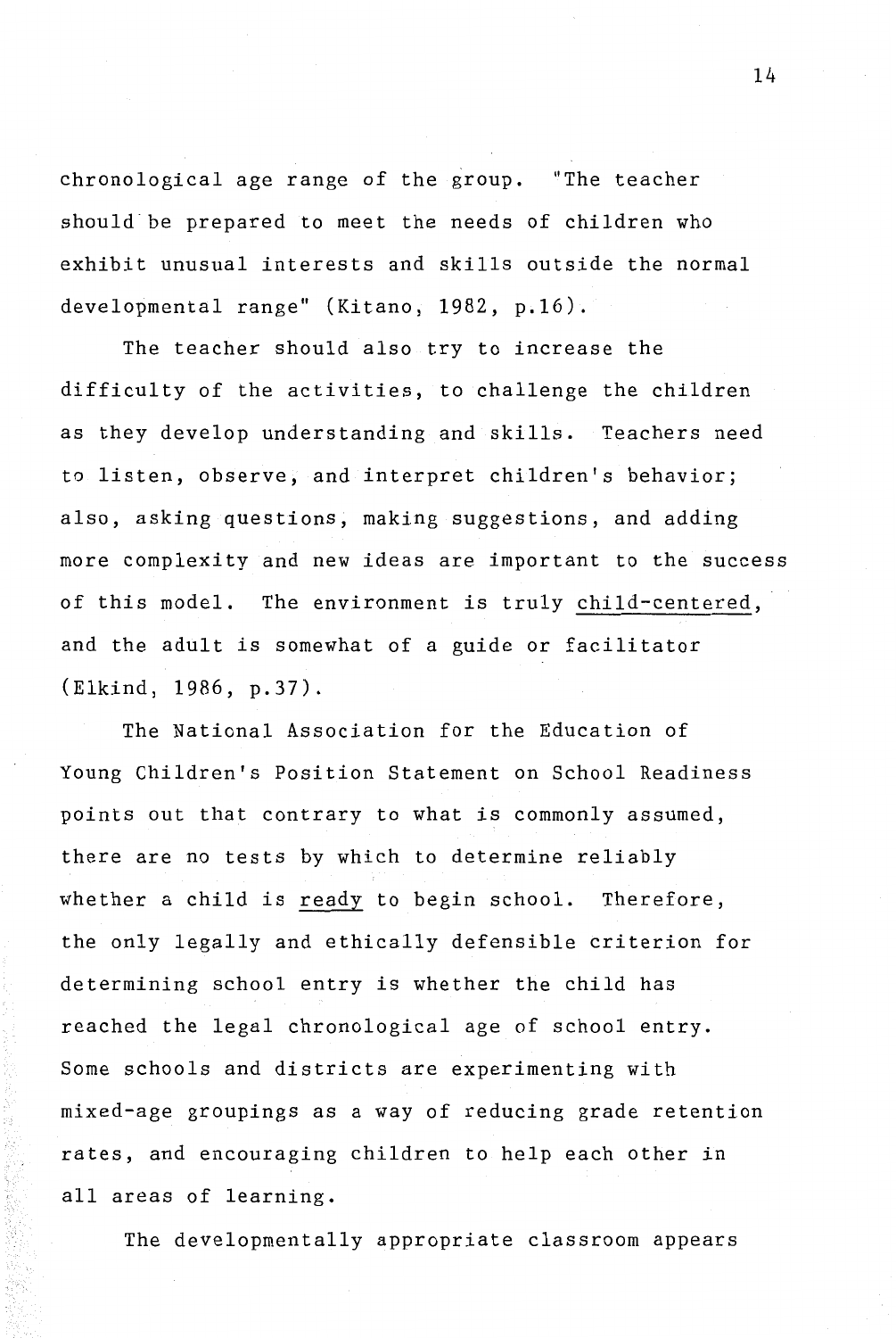to reap benefits when the ideal components are in place. Class size is a critical element for success. This gives the child and the teacher the environment that good early childhood education can thrive and grow on for the best interests of everyone involved.

Developmentally appropriate classrooms are most successful when the class sizes are small, with appropriate staffing. According to Katz, (1991):

... teachers are more likely to be able to accommodate the diversity of experiences, backgrounds, languages, and interests of their pupils if their classes are small, or if they have the services of a qualified full-time aide. Having two adults in each class makes it easier to staff classes with speakers of more than one language. Small child/staff ratios provide teachers with the opportunity to spend unhurried time with every child, to address each child's unique needs, and to develop good relationships with parents (p.6).

Multi-age grouping is one of the tenets of this kind of program. More districts are attempting to place two grade levels together in order to provide peer teaching and cooperative learning, and to lessen the need for retention. It is also found to be beneficial for a child to have the same teacher for an extended period of time, not for just a brief nine month period.

Demattias (1990), referred to DAP as a teaching philosophy, a way of thinking, an approach, which involves both the what and the how (curriculum and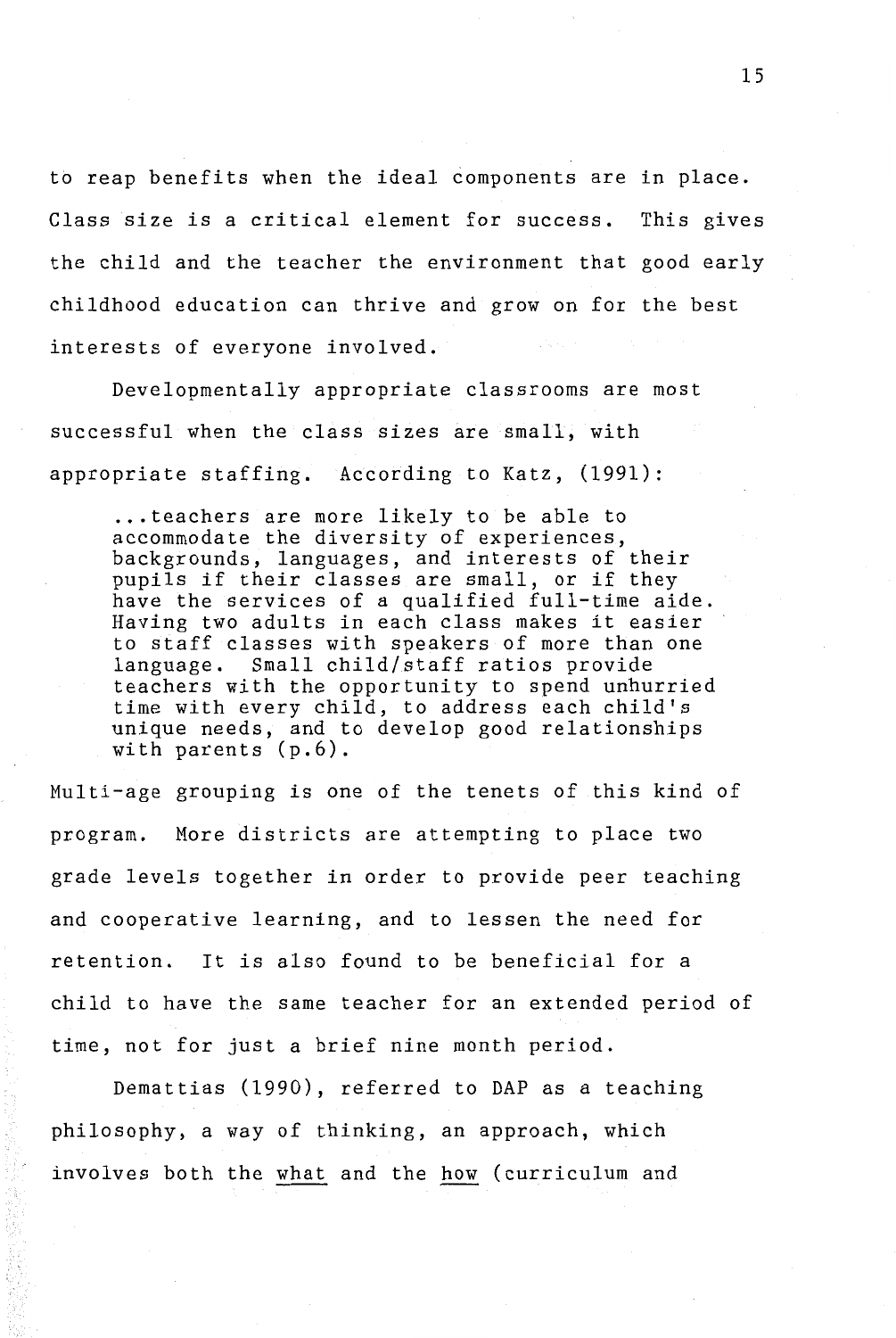methodology) that is designed fot the age group served, and implemented with attention to the needs and differences of the individual children in the group. This approach accepts that children construct knowledge through active involvement in relevant and interesting activities.

The younger the child, the more experiential and integrated the methodology must be. The teacher must be aware that within any group of children, the level of knowledge and skill varies (Demattias, 1990, p.41). With that in mind, if children are to understand fully, and remember what they have learned, the information must be meaningful to them in the context of their experiences and development. "Filling out reams of worksheets is meaningless busy work that is used as a management technique; the problem is that it creates behavior problems by dull, non-engaging skill and drill practices (Tegano, 1991, p.18). In a developmental classroom hands-on, real, concrete experiences replace paper and pencil activities, which enhances learning. By third grade many children are burned-out on worksheets (Katz, 1991).

"A developmentally appropriate advocate accepts that when expectations exceed children's capabilities, and children are pressured to acquire skills too far beyond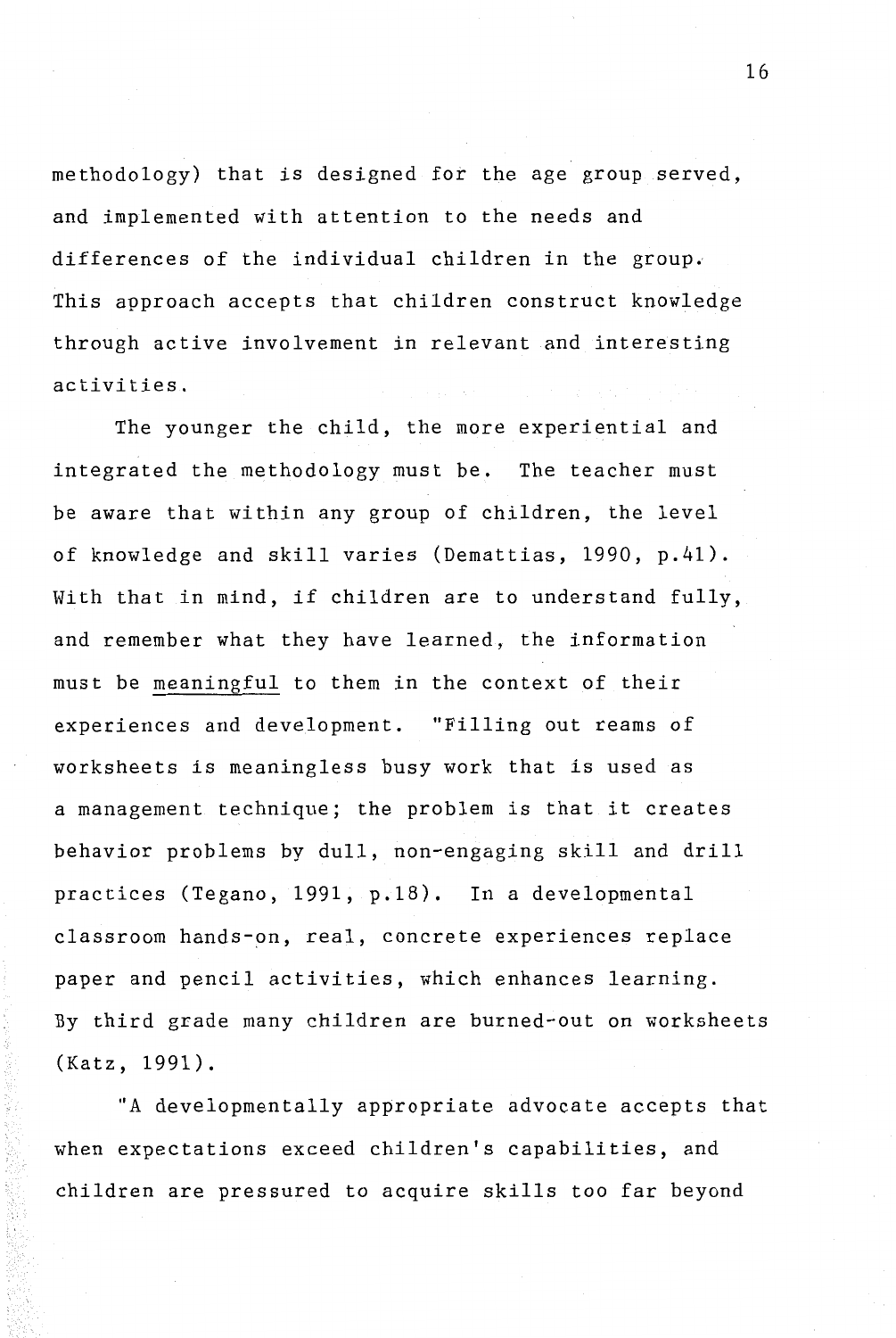their abilities, their motivation to learn, as well as their self-esteem, may be impaired" (Fogarty, 1991, p.12). In many highly structured classrooms, self-esteem is diminished by early school failure, resulting from inappropriate practices. "The child's maturity level and readiness determine the teaching tasks and approaches used" (Spodek, 1991, p.11). In contrast, the early childhood classroom that does not operate under the developmentally appropriate philosophy will incorporate a prescribed curriculum by the teacher with practices that may stifle a child's love of learning and general attitude toward the school environment.

Guidelines for evaluating appropriate classroom practices are vital. Drake (1993) has advocated the following:

- 1. Focus on the total child, taking into consideration the cognitive, affective, and psychomotor growth of the child.
- 2. The curriculum must be organized around the developmental needs, interests, and learning styles of each child, rather than around a single text, curriculum guide, or time schedule.
- 3. The learning environment must encourage active participation on the part of each child, so that children can learn through observation, exploration, and verbalization. Self-expression should be encouraged through writing, drawing, and movement activities.
- 4. In an early childhood classroom, how the curriculum is taught is as important as what is taught. Process is as important as product for young children (p.20).

Taking into consideration the tenets of early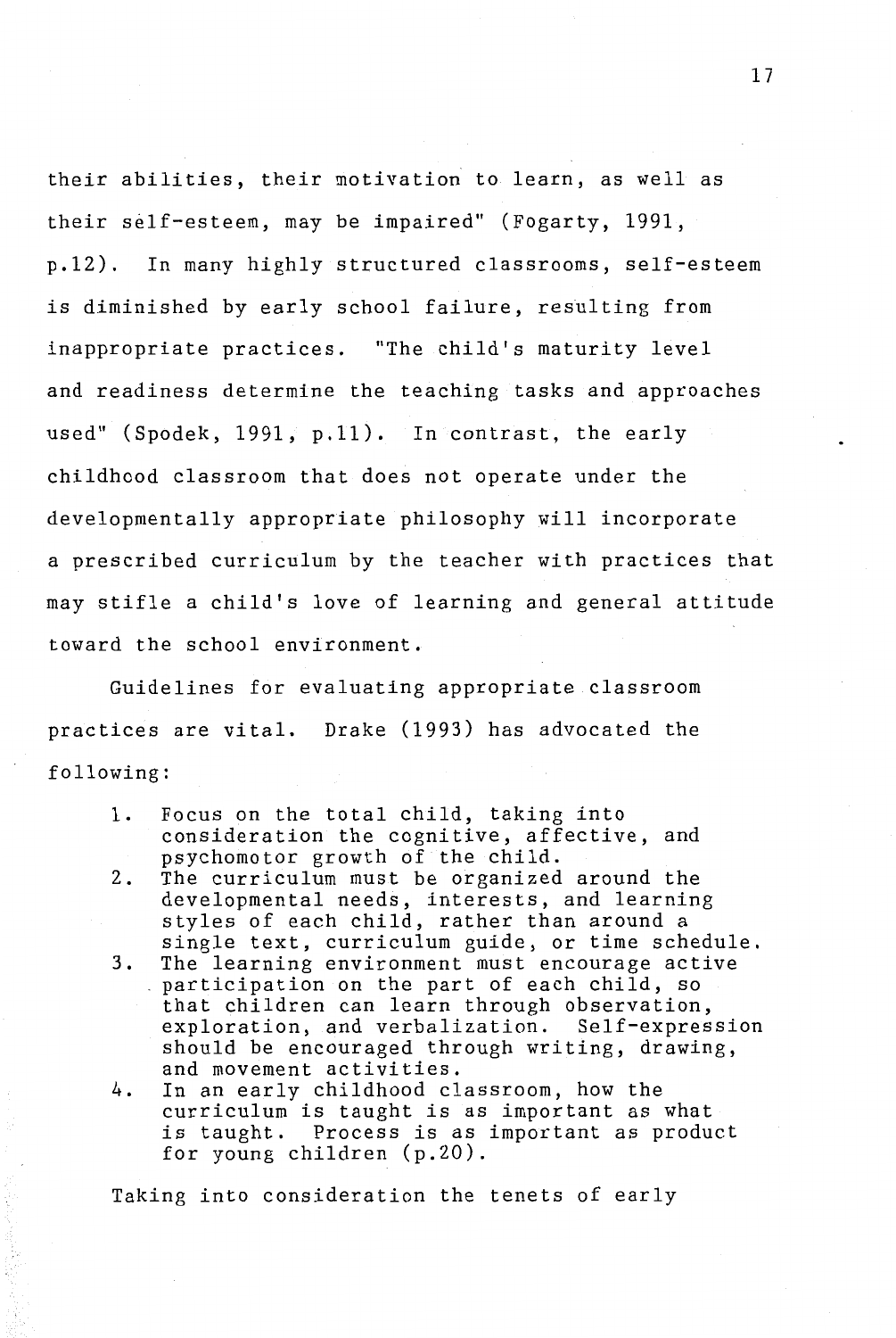childhood education that so many teachers believe and strongly support. Many components need to be in place for developmentally appropriate programs to work for all concerned. Many researchers, teachers, and theorists are supporting one another with their thoughts and research concerning quality early childhood programs. The developmental program makes sense to many professional teachers, for it appears to be a healthy approach toward teaching and learning. It is not, however, without its critics.

Clearly, the developmental model has many accepted components for its theory is based on the research of many well respected early childhood researchers. There is, however, a need to examine some of the limitations of this approach. As a result of many restrictions in early childhood classrooms today, DAP has had some difficulty being implemented to the fullest extent.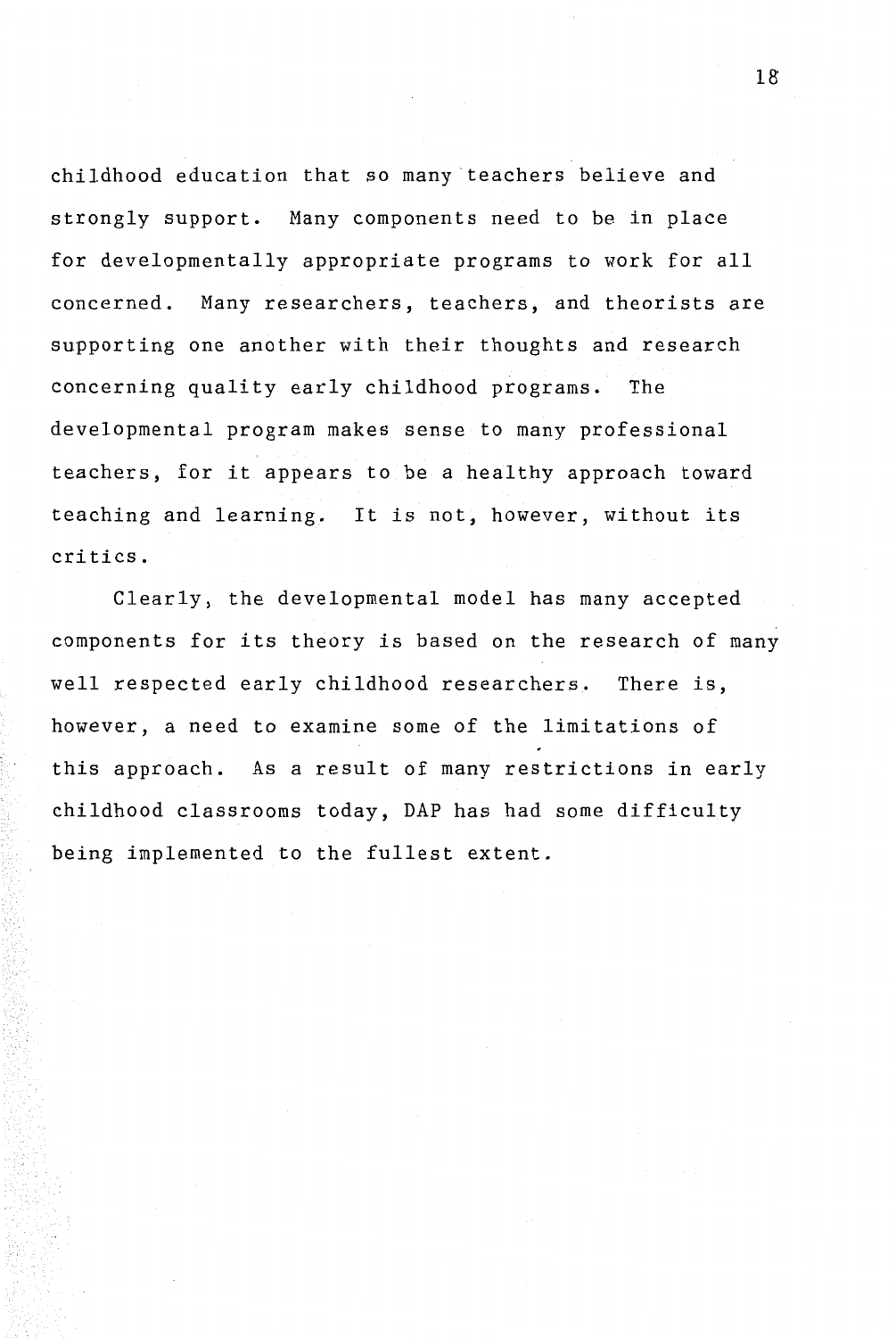#### CHAPTER III

#### Criticisms of the Developmental Model

Many criticisms of the developmental model are appearing in the literature. One concern deals with class size.

Professional organizations and leaders have emphasized that adequate staffing is an essential element of high-quality early childhood programs. There is a strong professional consensus that every class for young children should have at least two adults. Classes for five-year-olds should be no larger than 20 with one teacher and one assistant, and classes for four-year-olds should be no larger than 16 with one teacher and preferably two assistants. However, these standards have not been met in most school systems (Day, 1990).

This would have been an ideal setting; unfortunately in realistic terms, class sizes are generally much larger. Additionally, it is rare that one teaching assistant is available for any length of time, let alone two assistants in the average classroom .

.. . developmentally appropriate programs work best when children are able to move independently around the classroom and manage their own transitions from one activity to another, use materials appropriately and independently without close adult supervision. How can they accomplish this in classes of 30? It becomes more of a management situation (Demattias, 1990, p.18).

In an ideal world class sizes would be small, with an ample supply of adults available to assist the teacher. In most cases, large classes make it much more difficult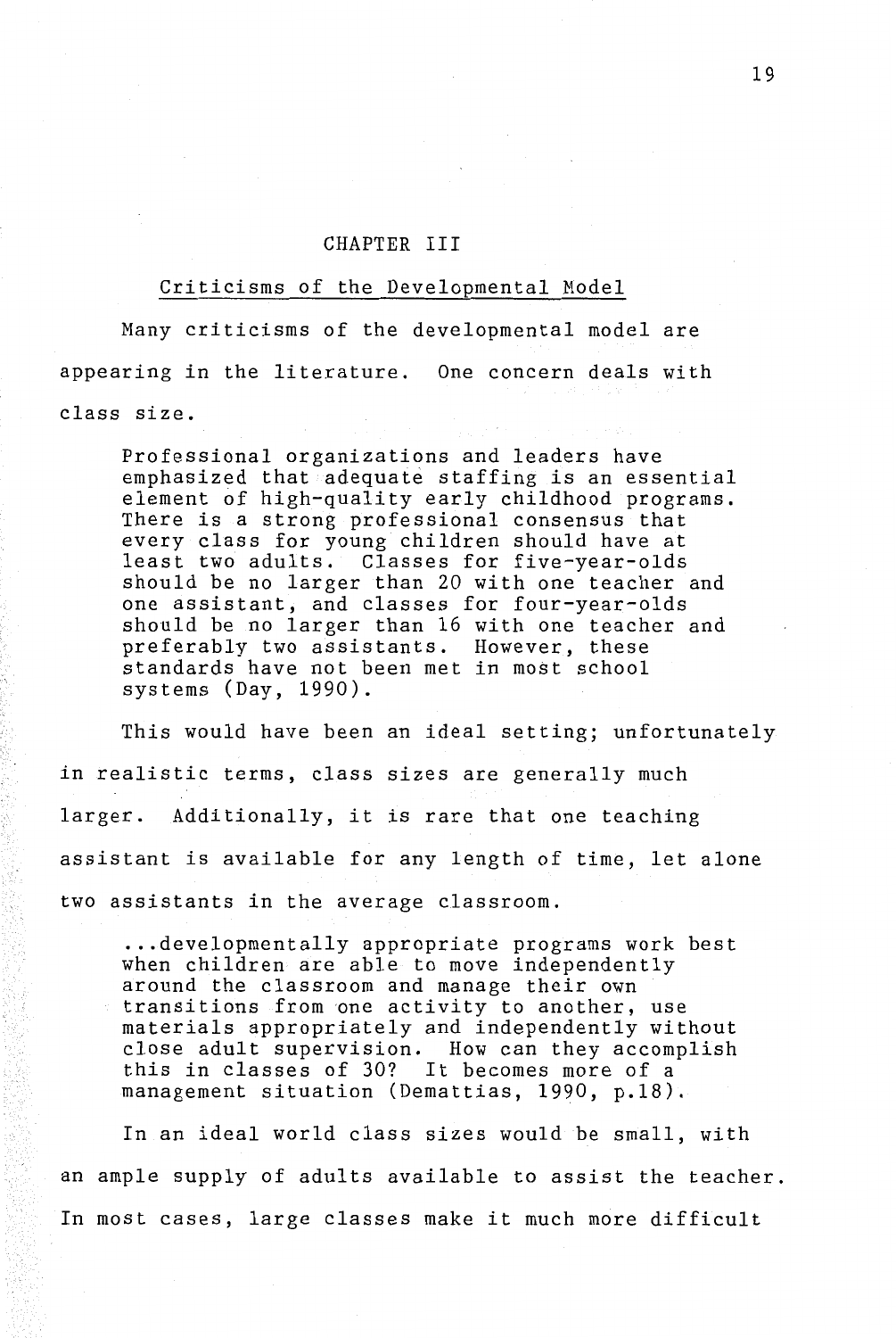to implement a developmental program. "Many teachers working alone in a self-contained classroom may feel overwhelmed at the prospect of managing a developmentally experiential learning environment" (Uphoff, 1990, p.19).

Another aspect of the developmental curriculum model is how effectively it can be implemented in a half-day kindergarten program versus an all-day setting .

... teachers in both full and half-day programs<br>often feel pressured to cover an extensive curriculum and produce high academic results. Teachers in half-day programs may feel especially pressured, so they do not often believe there is enough time to address the required content and provide a developmental program, and it is quite frustrating (Mize, 1990).

Early childhood educators want to do what is right, according to the research; however, reality often dictates a more structured, teacher-directed mode of learning for many youngsters. As a result, busywork may be assigned, especially in large group settings.

Developmental programs can take many forms, and one of the components essential to this model is multi-age grouping. In this form, children of varied chronological ages and developmental levels are placed in one classroom, or two classrooms open to each other with two grade levels interchangeably mixed. The thinking is that it promotes communication, collaboration, and mutual support among teachers.

"Most early childhood classrooms are not structured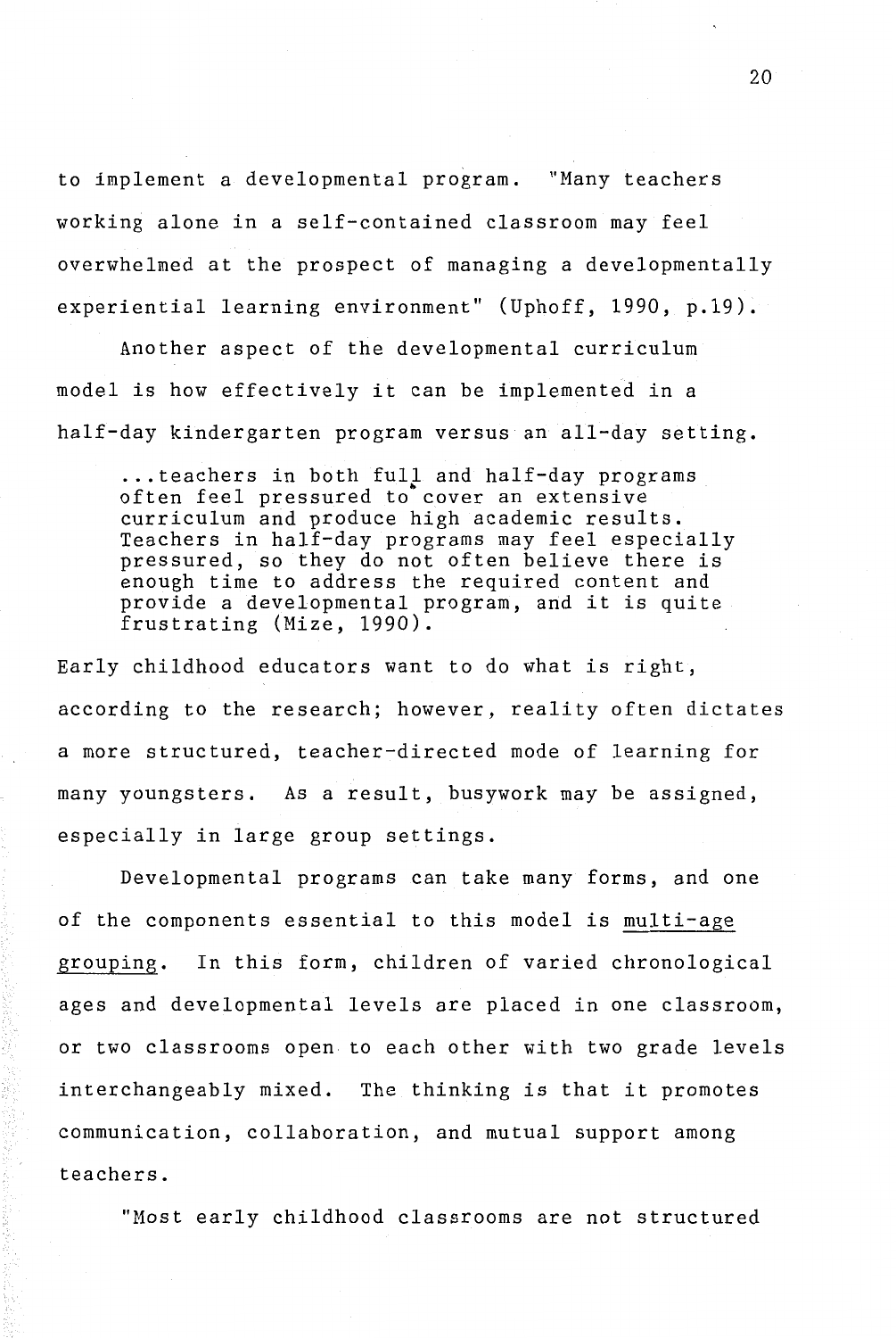for multi-age grouping, and many teachers prefer not to team teach" (Hymel, 1990, p.6). There has been much discussion of the pros and cons of this issue. "Children and parents like to know where they are in terms of grade level, there is some comfort in knowing that they have accomplished a level of learning" (Hymel, 1990, p.7).

Parents are voicing a strong concern relative to some developmental practices. "Many parents are more familiar and comfortable with traditional modes of instruction and worry that academic achievement will not be as high in the developmental/experiential classroom" (Burton, 1990, p.10).

In some classrooms, there is a concern about letting children go, without direction, and that discovery without teacher intervention can lead to a lack of real learning. This is one of the major arguments against the developmental model. If it is implemented to an extreme, the children will not acquire the skills needed to cope with subsequent grade levels. "There may be academic gaps in the child's learning, if left to learn whatever they are interested in that day" (Tierrey, 1991, p.22).

The question of accountability is one that teachers and administrators cannot ignore. Program success is often evaluated by standardized test scores, although the use (and misuse) of standardized tests has been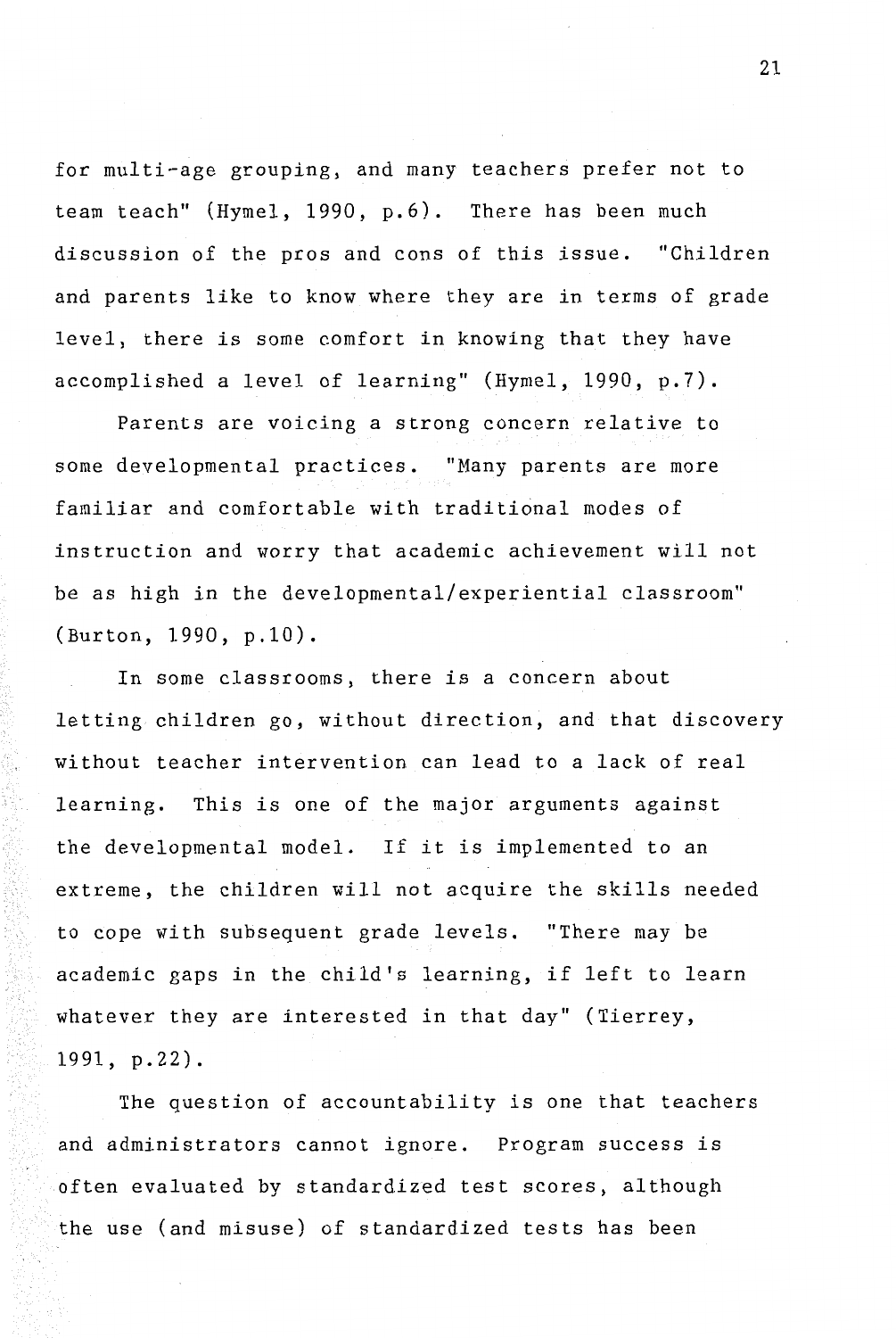widely criticized. "Many school systems have recognized the limitations and inaccuracies of test results for young children, but most school systems administer some kind of state or national achievement tests by the end of third grade" (Warger, 1988, p.17). Like it or not, testing does continue in the primary grades and many educators believe that it is necessary for accountability, as well as for funding programs.

"Teachers must carefully assess children's needs and work to provide all the resources needed to ensure children's maximum development and achievement" (Drake, 1990, **p.11).** The fact that testing is often thought to be inappropriately used, testing continues, and more than likely will be a force in the future.

Unfortunately, curriculum is often driven by test scores. Many administrators expect testing to be done in the early grades. They may not view testing as inappropriate at certain ages. "In the public eye, teacher and school effectiveness are often measured by standardized test scores. The powers that be ask, what about accountability?" (Warger, 1988, p.158).

Because children have differing backgrounds, experiences, and individual needs, some children may need additional educational support to reach their full potential. Educational delays, family disruptions, and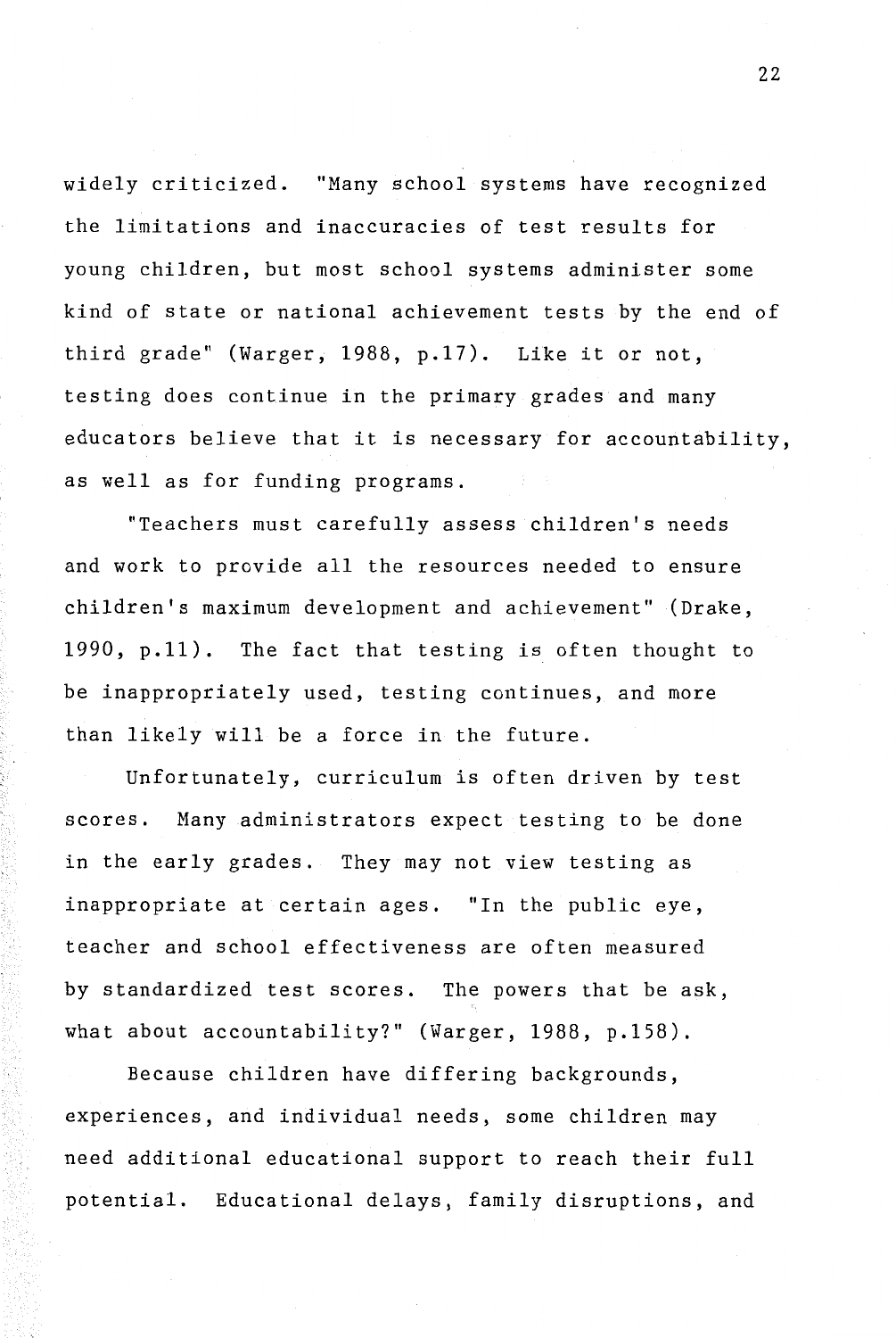poverty may all contribute to the need for supplementary programs. Teachers must carefully assess children's needs and work with families and school personnel to locate and provide all the resources needed to ensure children's maximum development and achievement.

Testing for special class placement continues, contrary to the developmental view that all children are at different stages of development within a classroom, and teachers need to accept them where they are, with full inclusion. Special education continues to do battle with regular education in the testing and placement process. The whole testing issue is one of the major concerns in the pro/con developmental dispute. The developmentally appropriate advocates would say that testing is inappropriate in the early grades; therefore there may be a difference of opinion between regular education and special education.

Developmental programs are hard to implement with limited funds, equipment, and materials. Many teachers use their own salaries to provide materials needed to teach effectively. Some educators would argue that the greater the degree of hands-on discovery learning, the more money is needed. Teachers on a low pay scale find it difficult to spend their hard earned dollars on classroom materials. Needless to say, most school systems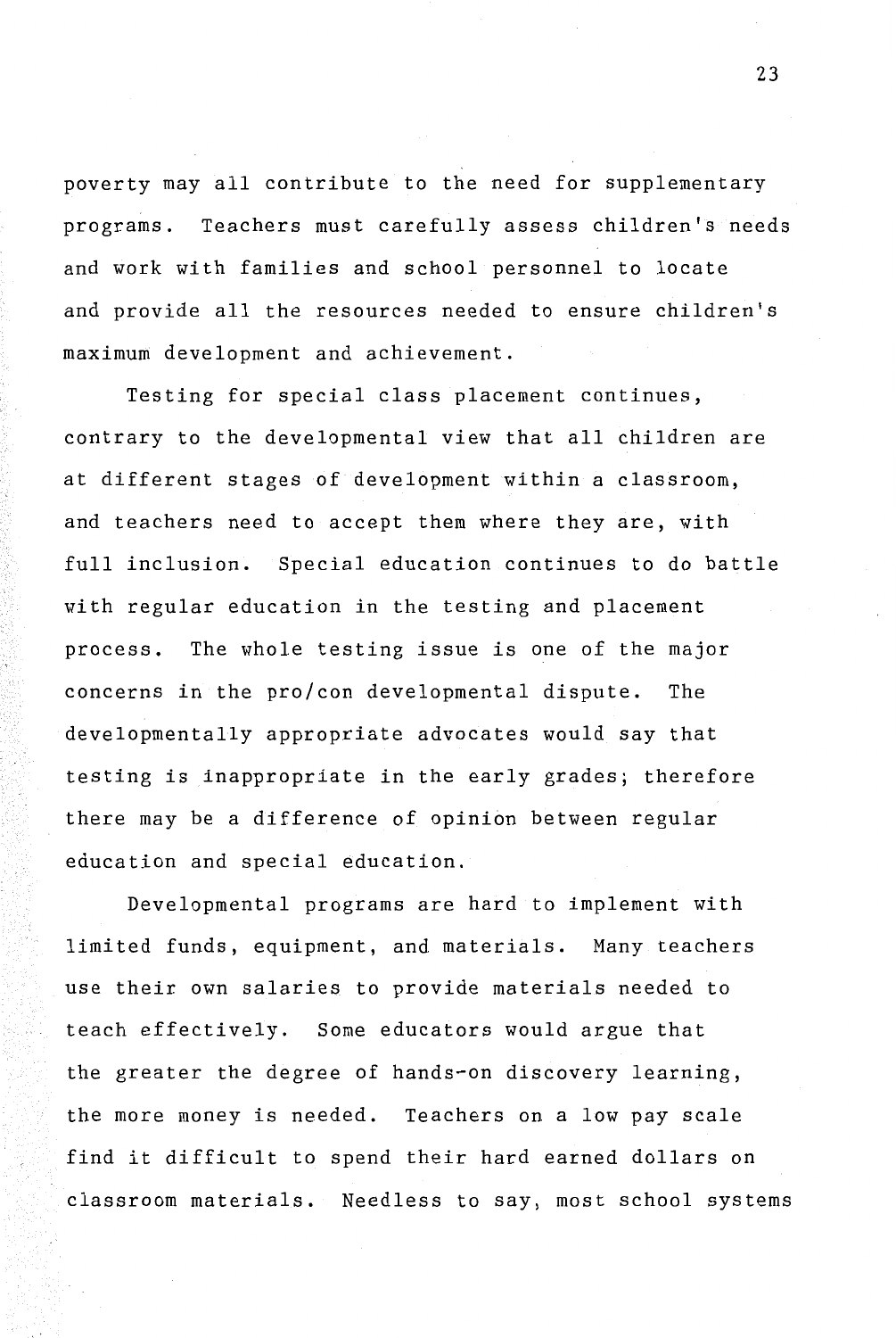operate under tight budget constraints. To stretch resources, teachers have to use multiple resources and share with other teachers in order to provide a center-based environment. Using hands-on, manipulative materials are needed as they are the foundation in a developmental classroom. School budgets rarely supply those materials.

"School-wide implementation is a necessary goal in a developmental curriculum" (Lombardi, 1991, p.1). The key to success would be total staff involvement in grades kindergarten through third; however, differences from teacher to teacher and grade level to grade level make it difficult to implement successfully.

There are certainly a variety of steps needed to successfully implement a developmentally appropriate program. The key to success would be total staff involvement, and not just pre-kindergarten through third grade. Drake (1988) has stated that the program needs to: (1) articulate program goals and objectives, (2) devise realistic action plans, (3) monitor program implementation, (4) evaluate results, and (5) plan improvements based on those results. "Unfortunately, total staff involvement does not come easy; many veteran teachers are typically the 'hold-outs', which interrupts continuity and causes in some cases,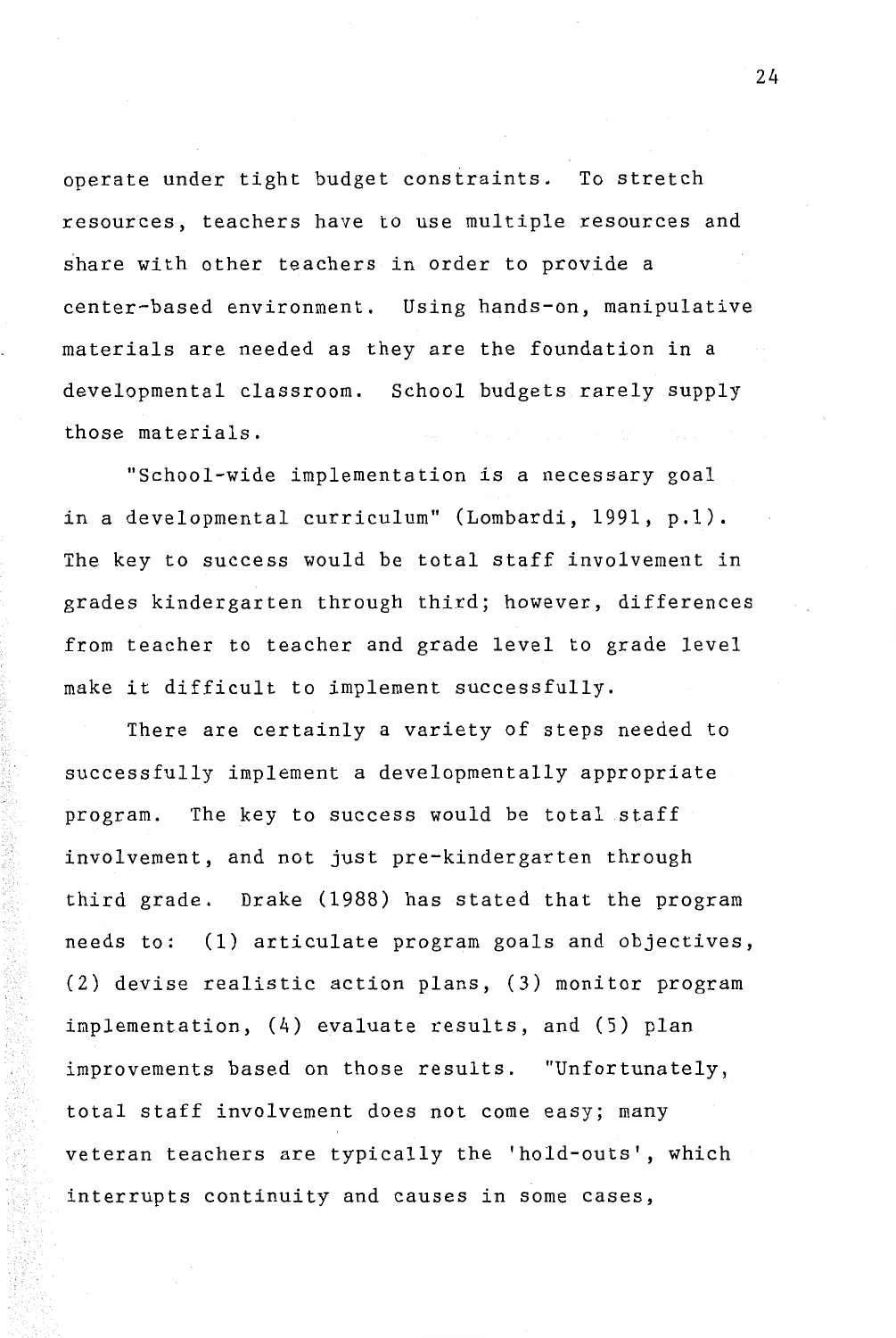failure (Demattias, 1990, p.15).

Many teachers, administrators, and parents are calling for a balance between extremes of developmental programming and a traditional approach. These questions and concerns are beginning to be raised and will need to be addressed by the early childhood education community. A compromise of strategies and philosophies are beginning to form, out of necessity, and due to valid criticisms, by persons in the field, as well as those researching the topical issues.

The fact of the matter is that in many early childhood programs, it is the teaching of reading that drives the program. Teaching specific skills, phonics, letter recognition, spelling tests are just a part of the early learning experience that cannot be ignored.

"Parents have a real fear of the unknown when it comes to a developmental setting. Veteran teachers also wonder if what they have done for years was the wrong approach, especially in teaching reading in a traditional manner" (Maehr, 1990, p.3).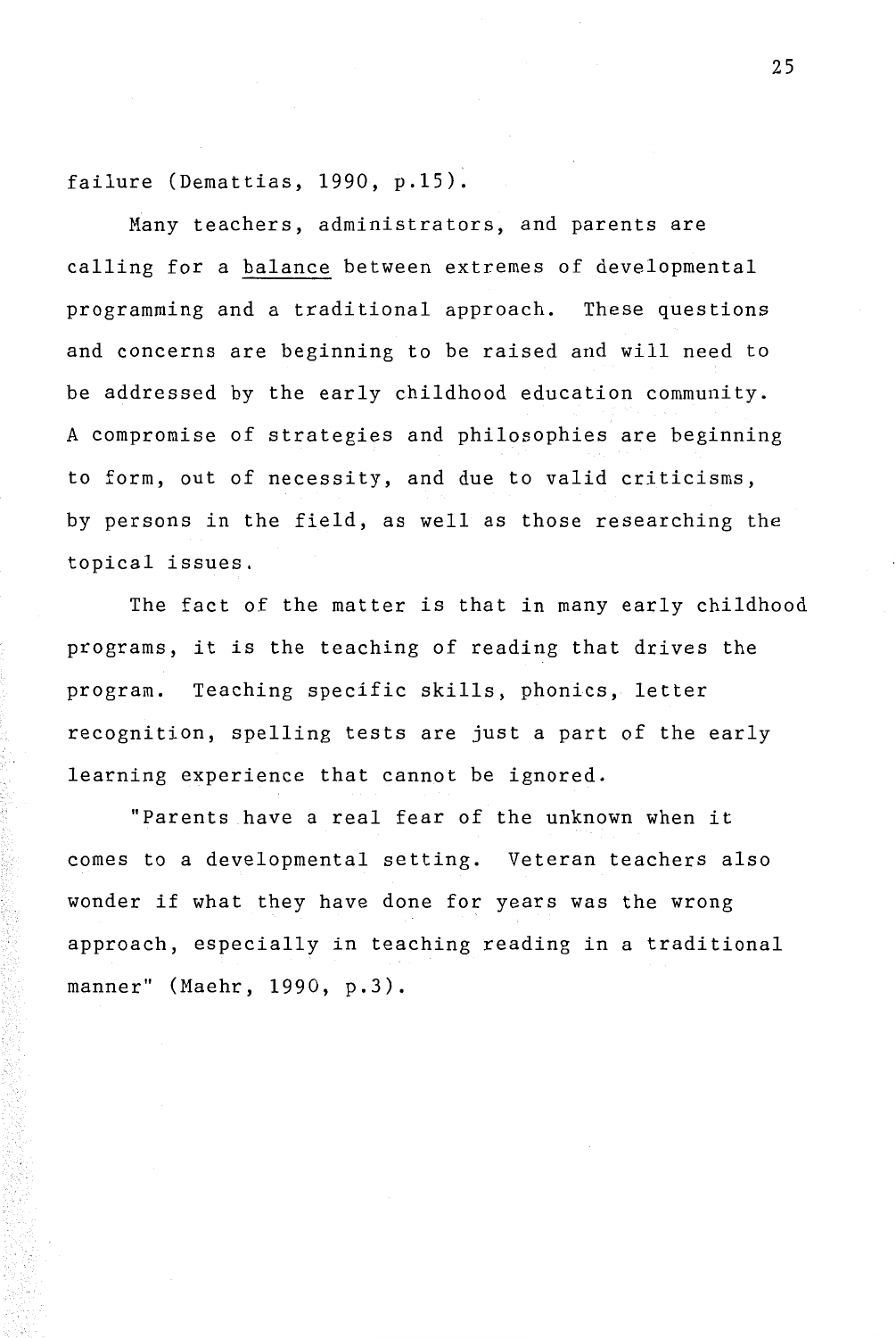#### CHAPTER IV

### ANALYSIS FOR CHANGE

Drake (1990) stated that school-wide implementation of developmental programs is a long-term process. In the beginning the entire school should be involved in developing a new philosophy, with the assumption that all teachers can eventually implement a form of developmental/experiential program. Then, administrators should identify the most interested, competent, and innovative teachers to initially implement the program. This cadre of teachers can then serve as leaders and resources to help the rest of the faculty implement their own program over time.

All children and their parents expect the best education possible, and schools and teachers must be accountable for providing high quality instruction and recognizing and adapting instruction when children fail to learn. Developmentally appropriate practices really refer to individualized instruction for all students. In its purest form, that would be the result. This is quite difficult to accomplish due to large classes, understaffing, limited budgets, differing philosophies among staff, and accountability toward the students, parents, and administration.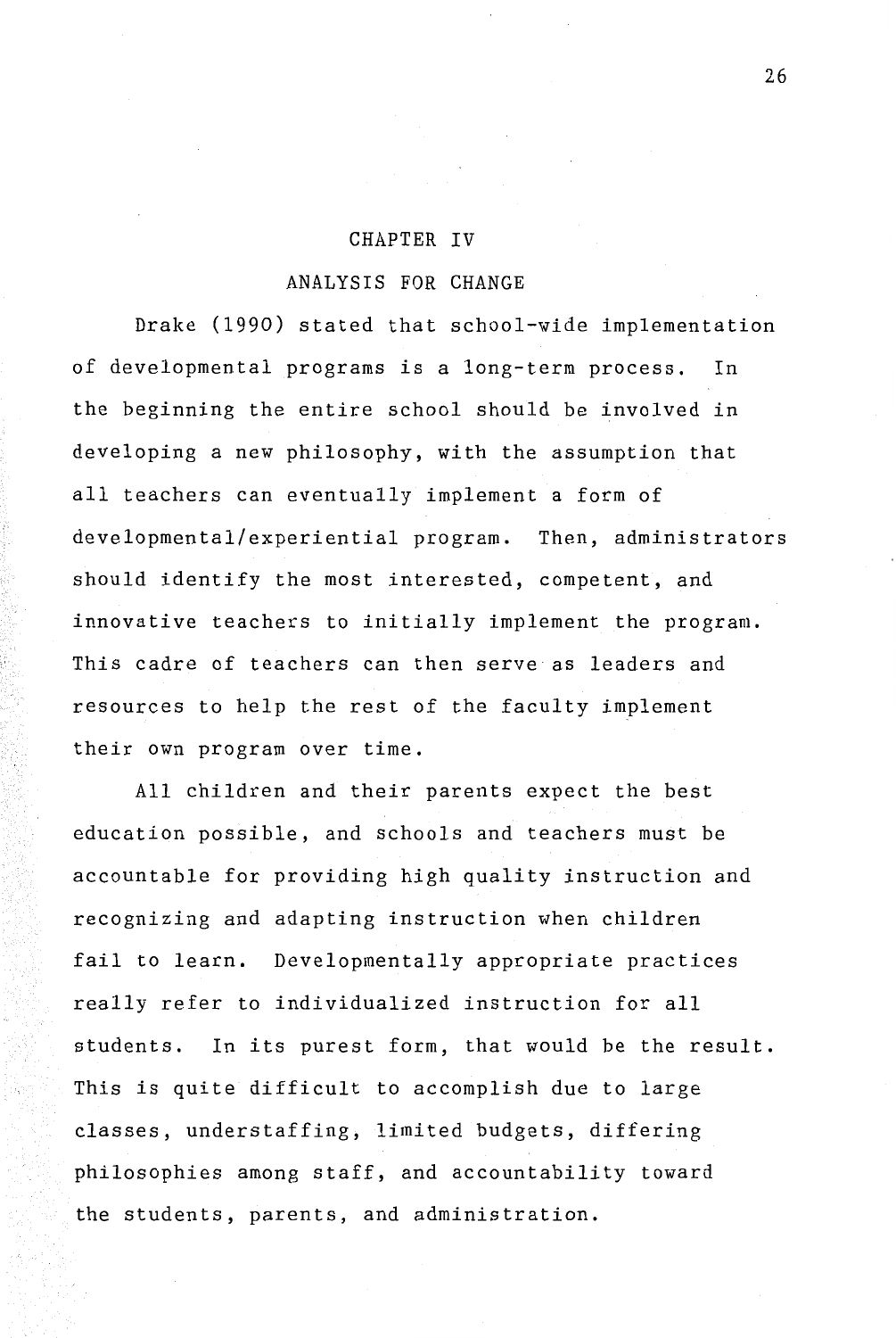There needs to be a balance between developmental theory and practices, and the issues of the real world classroom. Autonomy for teachers is an important factor if educators are to be effective. However, there needs to be communication and dialogue between grade levels, parents, and administrators to form a program that is suitable for everyone involved.

In order to implement a program that insures developmental individual differences in pace, style, and range of learning, there must be compromise on the part of the teachers to blend traditional teaching practices along with experiential/discovery learning. Balance is the key in this issue, and no one extreme is perfect or correct. Balance, in early childhood programming could be realized by providing an environment conducive for learning, without the pressure to ·achieve academically too early. Programming should have adequate structure and limits, with guidance by the teacher, to try to insure that gaps in learning do not occur. If a balance of approaches is incorporated in the early childhood program, the teacher and the students will benefit. There must be room for the teachers own best judgment, in most cases. And, in general, that is what the end result will be in the classroom...the teacher's own best judgment.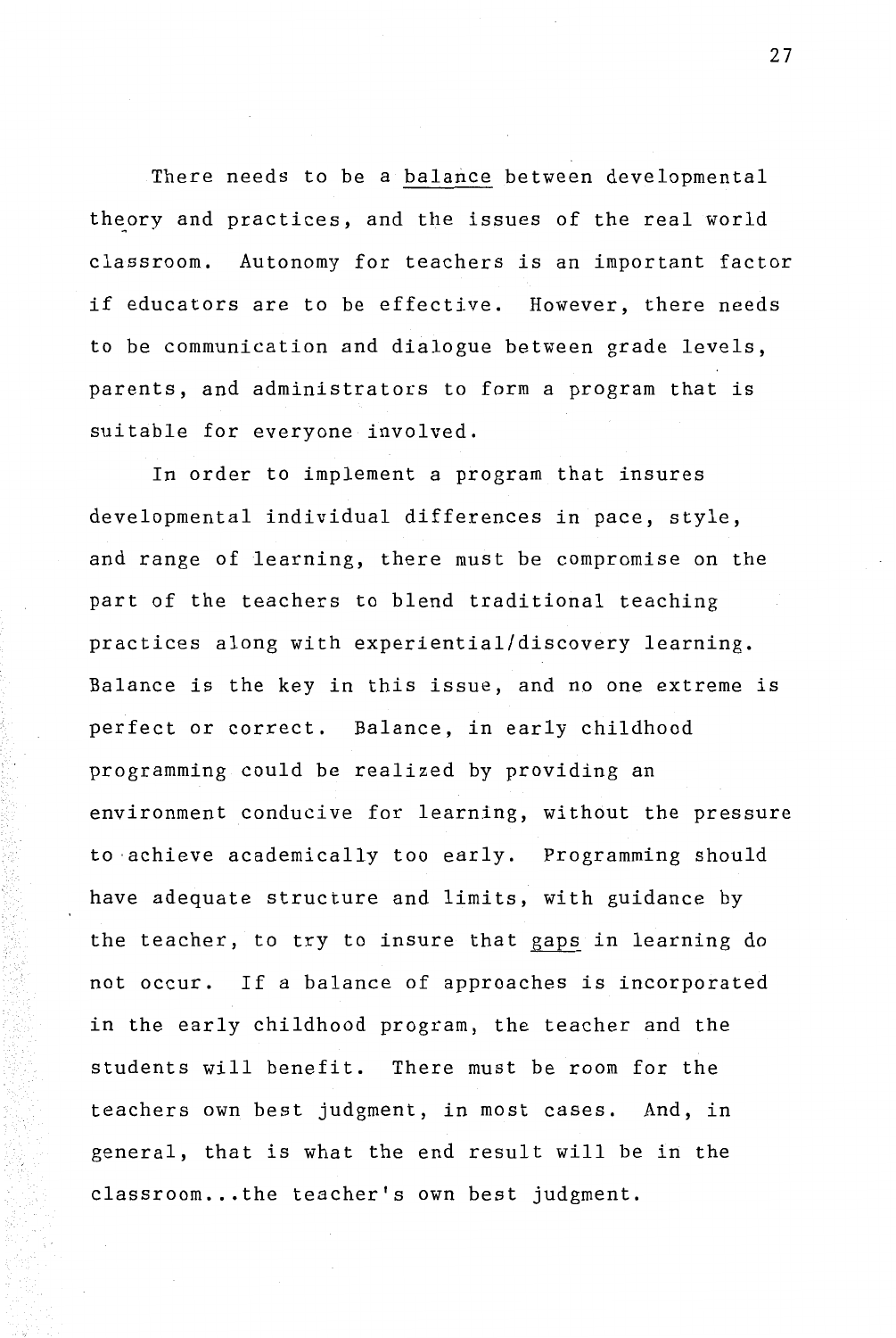#### CHAPTER V

#### SUMMARY, CONCLUSIONS AND RECOMMENDATIONS

#### Summary

The purpose of this study was to analyze the literature that describes the practices of a developmentally appropriate early childhood program. The focus was to determine the strengths and the weaknesses of the developmental model. The following questions were addressed:

- 1. What is the support for developmentally appropriate programming?
- 2. What the the criticisms against developmentally appropriate programming in recent literature?

Support for developmentally appropriate programming is supported by the research of prominent early childhood advocates such as Lilian Katz, David Elkind, and most notably, the National Association for the Education of Young Children (NAEYC). Criticisms, however, were found to be the following: large class sizes which may hamper implementation of a developmental model, parental concerns relative to gaps in the learning process, and limited resources for many developmentally appropriate early childhood programs.

One key is not to throw the baby out with the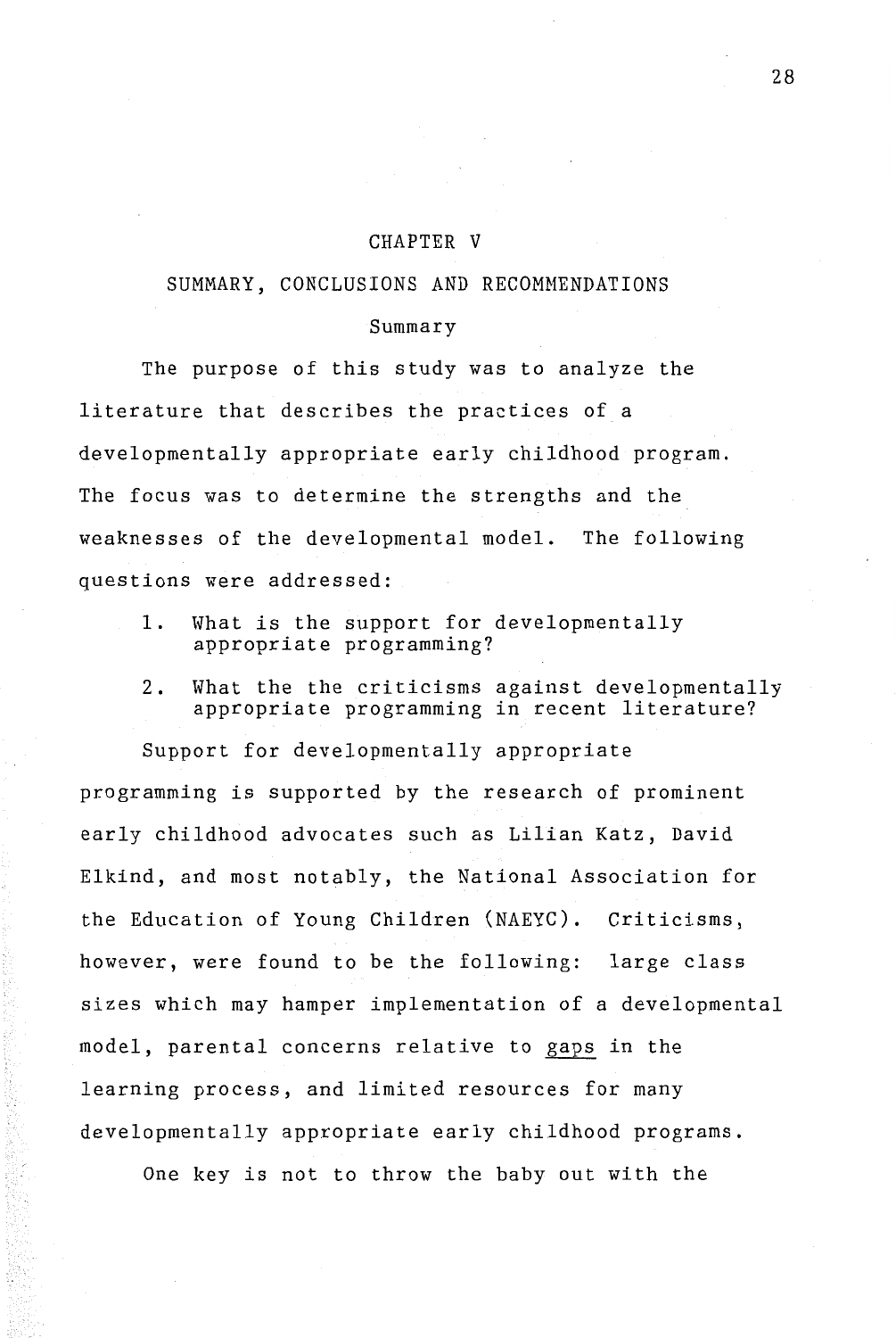bathwater. Teachers may need the basal reader for some students. Using an eclectic approach and a variety of methods would appear to be the best solution to this problem.

In early childhood education, educators need to look at the research, understand child development thoroughly, and take the best of the best approaches. Extreme implementation of a strict academic program may be just as inappropriate as an extreme developmental program.

The arguments for and against implementation of this model are clear; however, compromise, and giving the teacher autonomy to decide what is best for the children is essential. Only the individual teacher knows the children in his/her classroom. To best serve them, a multiple strategy must be initiated. Viewing children as competent and capable of constructing their own knowledge is viable to a point. There comes a time when teacher direction and intervention is necessary.

### Conclusions

In conclusion, the lack of understanding about developmentally appropriate practices on the part of many parents, teachers, and administrators is largely the result of early childhood professionals' failure to clearly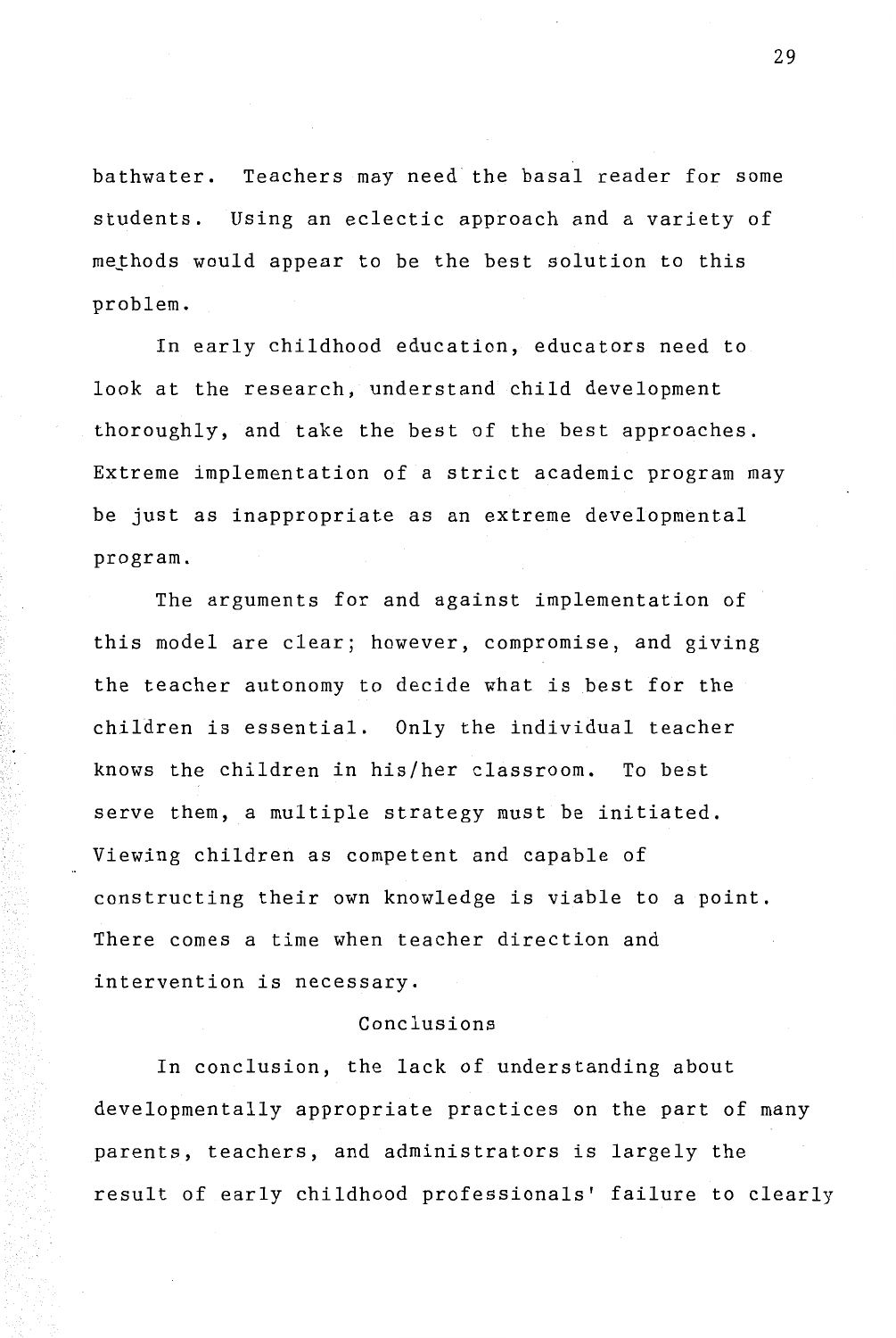articulate what they do, and how they do it.

There are choices in education, and there needs to be a balance in the two extremes of educating young children. Setting up an environment conducive for learning at all developmental levels is not an easy task. One must be realistic, relative to the problems and hurdles that educators need to try to overcome and deal with individually.

Operating in a professional manner, from a knowledge base of early childhood research and theory will enable success to prevail for the learner, only if the teacher is allowed to become autonomous in the teaching, decision-making process concerning a given classroom of students.

The teacher, the parent, and the administration are vital as a cooperative unit in educating a child; however, each teaching situation is different, and there needs to be compromise when facing the unique challenges of early childhood education. There does not appear to be one single exact prescription for the best approach. Some middle ground must be found, with the teacher using his/her natural instincts about what is best for the child.

# Recommendations

Having completed the study, the following recommendations are suggested as a means for improving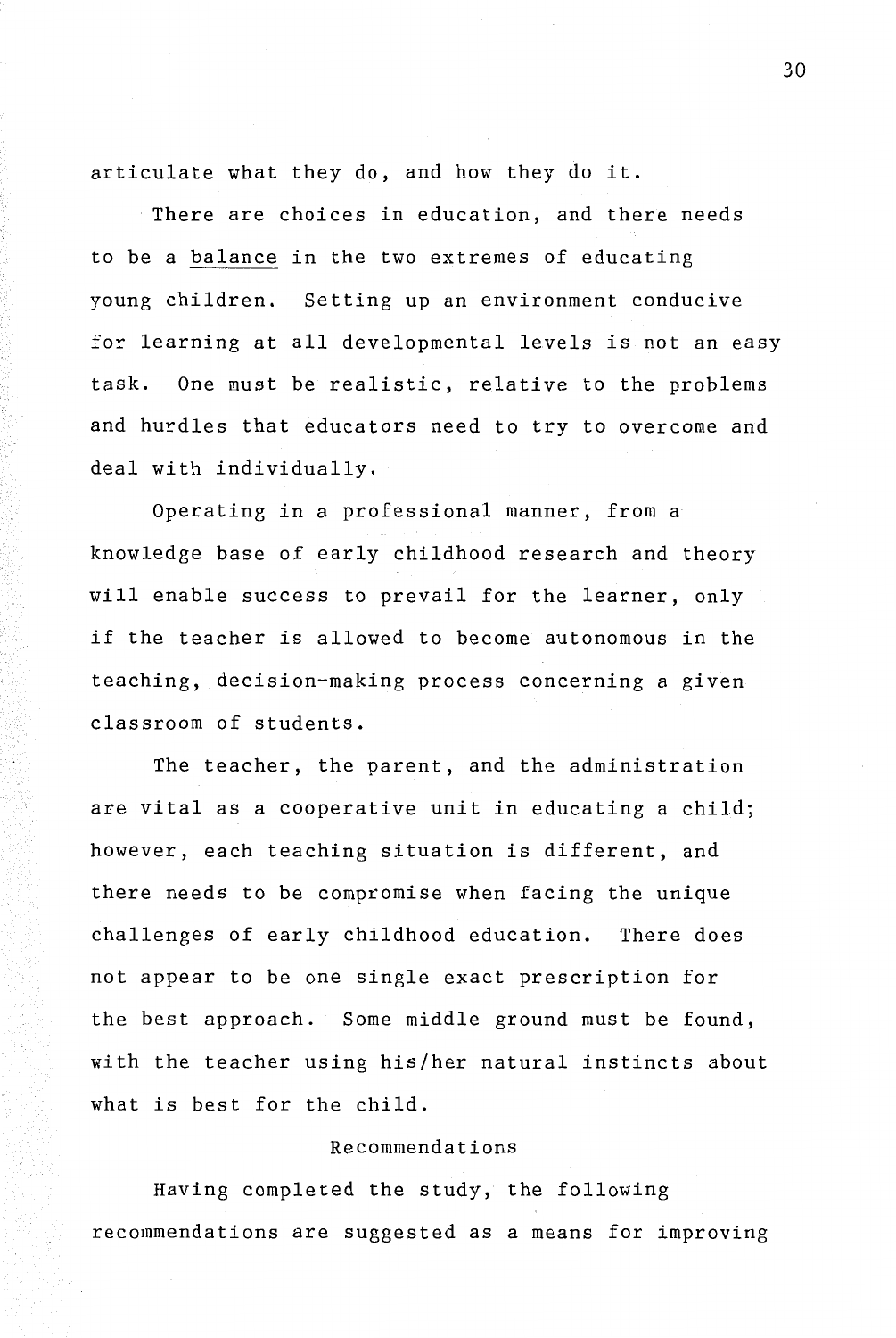the implementation and acceptance of developmentally appropriate programs for young children. They are as follows:

- 1. There needs to be a balance between developmental practices and problems and needs arising from the policies and interpretations of the concept.
- 2. Parents need to be informed prior to the implementation of any early' childhood program, relative to the program content and curriculum philosophy.
- 3. Adequate resources need to be available for the early childhood program to be successfully implemented.
- 4. There needs to be a clear understanding of developmentally appropriate practices for parents, staff members, and administrators.

These recommendations are supported by the literature and are necessary for an early childhood program to be successful.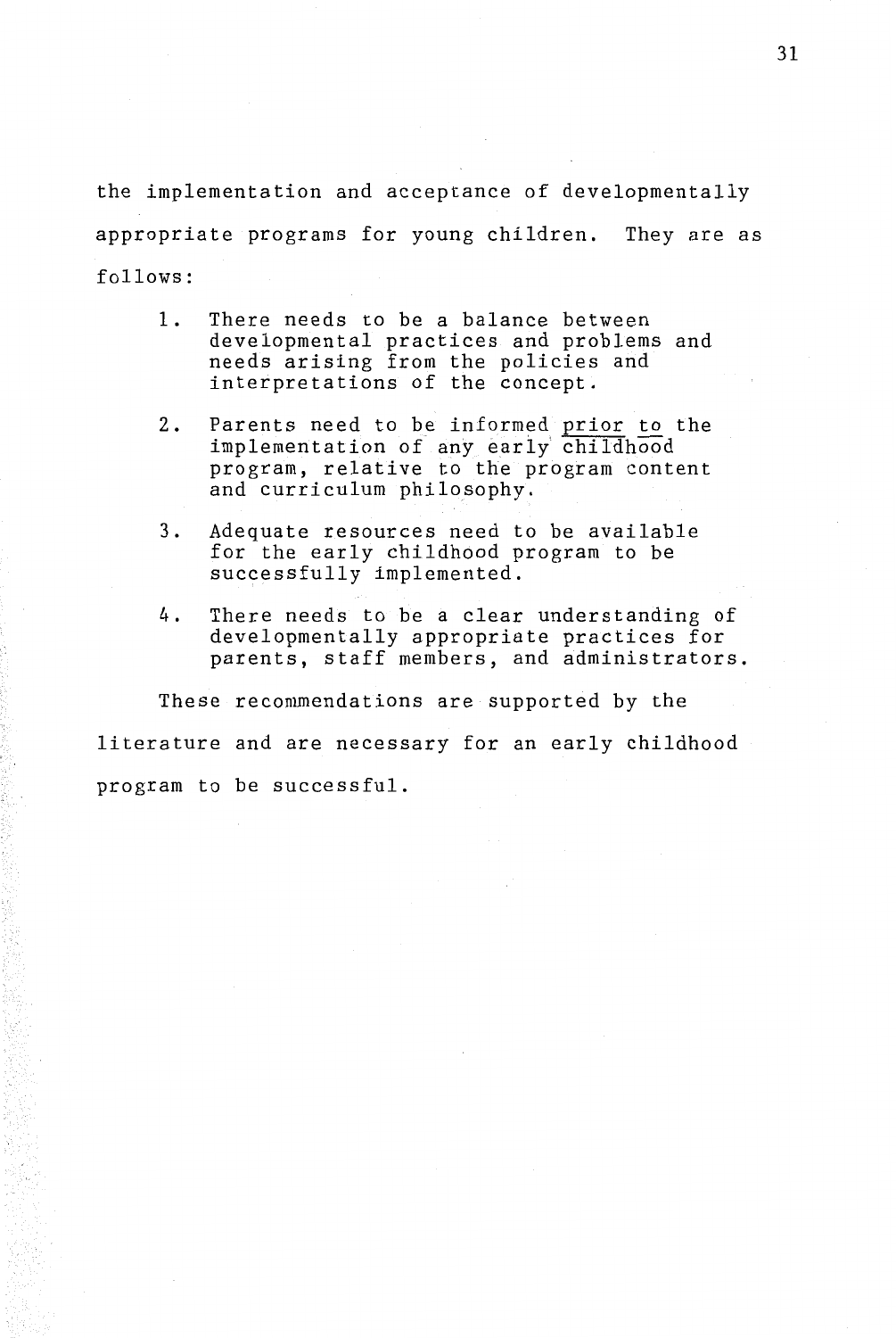#### REFERENCES

- Biber, A. (1984), Fromberg, E. (1986), & Kamii, C. (1985). Developmentally Appropriate Practice in Early Childhood Programs Serving Children Birth Through Age Eight. National Association for the Education of Young Children, Washington, DC.
- Bredekamp, S. (1987). How best to protect children from inappropriate school expectations, practices, and policies. Young Children, November, 4-8.
- Burton, L. (1991). Joy in Learning: Making it Happen in Early Childhood Classes. Washington, DC: National Education Association, 10.
- Day, B. (1990). Early Childhood Education and Classroom Management. Alexandria, VA: Association for Supervision and Curriculum Development, 11-20.
- Demattias, R. (1990). Defending developmentally appropriate practices. Early Childhood Research Quarterly, 5, 15-41.
- Douvan, E. (1985). The Age of Narcissism, 1963-1985. American Childhood, A Research Guide and Historical Handbook. Westport, CT: Greenwood.
- Drake, D. (1993). Reading and Writing in a Kindergarten Classroom. (Report No. EDO-CS-91-06). Washington, DC: Office of Educational Research and Improvement. (ERIC Document Reproduction Service No. ED 33/030).
- Elkind, D. (1986). Helping parents make healthy educational choices for their children. Educational Leadership, April, 36-38.
- Elkind, D. (1987). Miseducation: Preschoolers at Risk. New York, Knopf, 232-236.
- Erickson, E. (1963). Childhood and Society. New York Norton.
- Fogarty, R. (1991). How to Integrate the Curriculum. Palatine, IL: Skylight.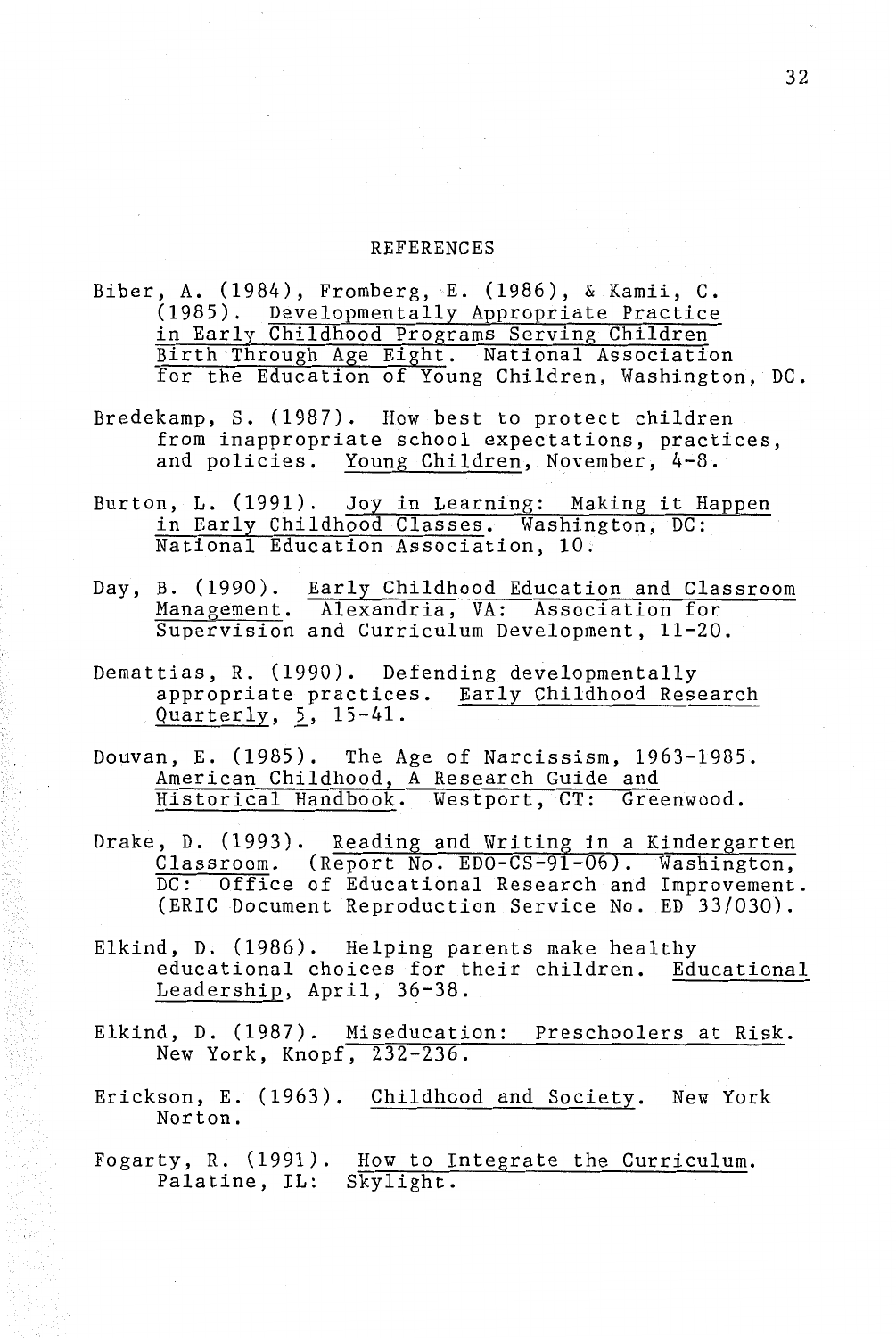- Fein, J. (1979), Fromberg, E. (1986), Piaget, J. (1952), Sponseller, S. (1982). Developmentally Appropriate Practice in Early Childhood Programs Serving Children Birth Through Age Eight. National Association for the Education of Young Children, Washington, DC.
- Gridler, T. (1984). Integrating learning for young children. Educational Leadership, 18.
- Hills, T. (1987). Children in the fast lane: Implications for early childhood policy and practice. Childhood Research Quarterly,  $2$ , 265-273. Early
- Hymel, S. (1990). Guiding Young Children. New York. Macmillan,  $6-7$ .
- Katz, L. (1991). Readiness: Children and Schools. (Report No. EDO-PS-91-4). Washington, DC: Office of Educational Research and Improvement.
- Katz, L. (1991). Dispositions in Early Childhood Education. ERIC/EECC Bulletin 18. Urbana, IL: ERIC Clearinghouse on Elementary and Early Childhood Education. 6.
- Kitano, J. (1982). Piaget for the Classroom Teacher. New York: Longman, 16.
- Lombardi, J. (1991). Easing the Transition from Preschool to Kindergarten. Washington, DC: Administration for Children, Youth and Families, OHDS, USDH HS, 1-15.
- Maehr, J. (1990). Encouraging Young Children's Writing. (Report No. EDO-PS-90-1). Washington, DC: Office of Educational Research and Improvement (ERIC Document Reproduction Service No. EDP-PS-9-1).
- Mize, J. (1990). A cognitive-social learning approach to social skill training with low-status preschool children. Developmental Psychology, Vol. 26, No. 3, May, 388-397.
- Peck, J. (1991). Kindergarten Policies: What is Best for Children? National Association for the Education of Young Children, 33-34.
- Sigel, I. (1987). Does hot-housing rob children of their childhood? Early Childhood Research Quarterly, 2, 211-225.